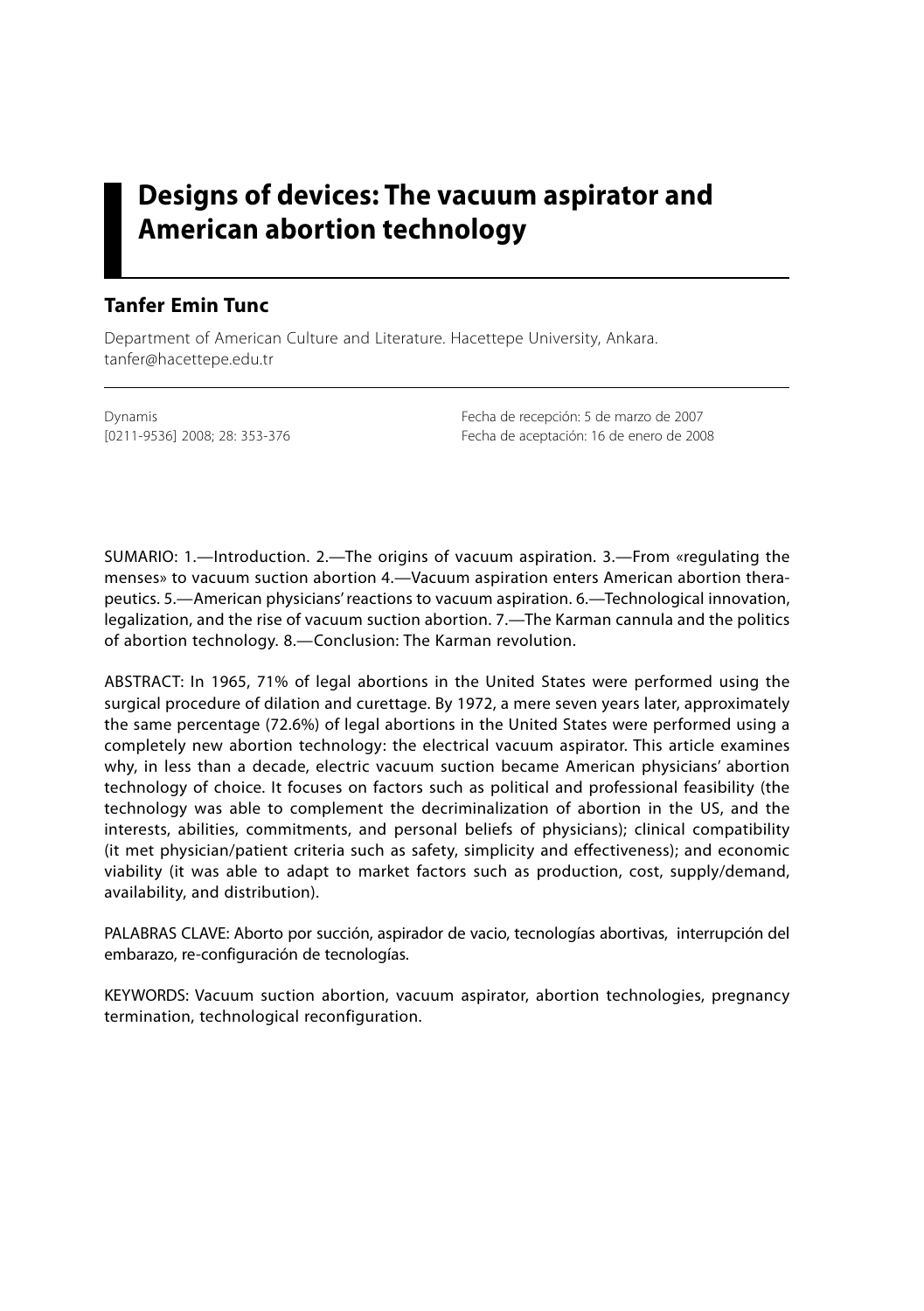#### **1. Introduction**

In 1965, 71 percent of legal abortions in the United States were performed using the surgical procedure of dilation and curettage  $(D \& C)^1$ . By 1972, a mere seven years later, approximately the same percentage, 72.6 percent, of legal abortions in the United States were performed using a completely new abortion technology: the electrical vacuum aspirator 2. This new machine completely revolutionized the way early, or first trimester, abortions were performed, and are still being performed, around the world. It virtually eliminated some of the risks associated with the traditional D&C, such as infection and uterine perforation, provided D&C opponents with a safe and feasible political and technological alternative, and eventually became one of the most frequently used medical technologies in the United States 3.

Even though the transition to electrical vacuum aspiration occurred over a relatively short period of time, the technology initially encountered resistance from some US physicians. According to Joel Howell, such a reaction is typical in professions such as medicine where a natural conservatism produces a tendency towards technological *stasis*. As Howell notes, this *stasis* can be ascribed to the rigors of professional training: once having been trained to use a particular set of instruments in a particular technical system, and once having become proficient at their craft, most professionals are reluctant to change, especially when the profession deals, as medicine does, with life or death situations 4. In the case of electrical vacuum aspiration, physician-skepticism was well-founded: the early equipment was unreliable, impractical, and was not technologically compatible with the American therapeutic abortion system. Moreover, many physicians did not feel comfortable abandoning the traditional D&C for an inconvenient and potentially dangerous apparatus. However, professional attitudes regarding the new technology began to change when respected activist-physicians such

 <sup>1.</sup> Tietze, Christopher. Therapeutic abortions in the United States. American Journal of Obstetrics and Gynecology. 1968; 101 (6): 784-787.

 <sup>2.</sup> Van der Vlugt, Theresa et al. Uterine aspiration techniques. Population report, Series F. 1973; 3: F-26.

 <sup>3.</sup> Hodgson, Jane E. Abortion and sterilization: medical and social aspects. London: Academic Press; 1981, p. 236.

 <sup>4.</sup> Howell, Joel D. Technology in the hospital. Baltimore: Johns Hopkins University Press; 1996, p. 16-17.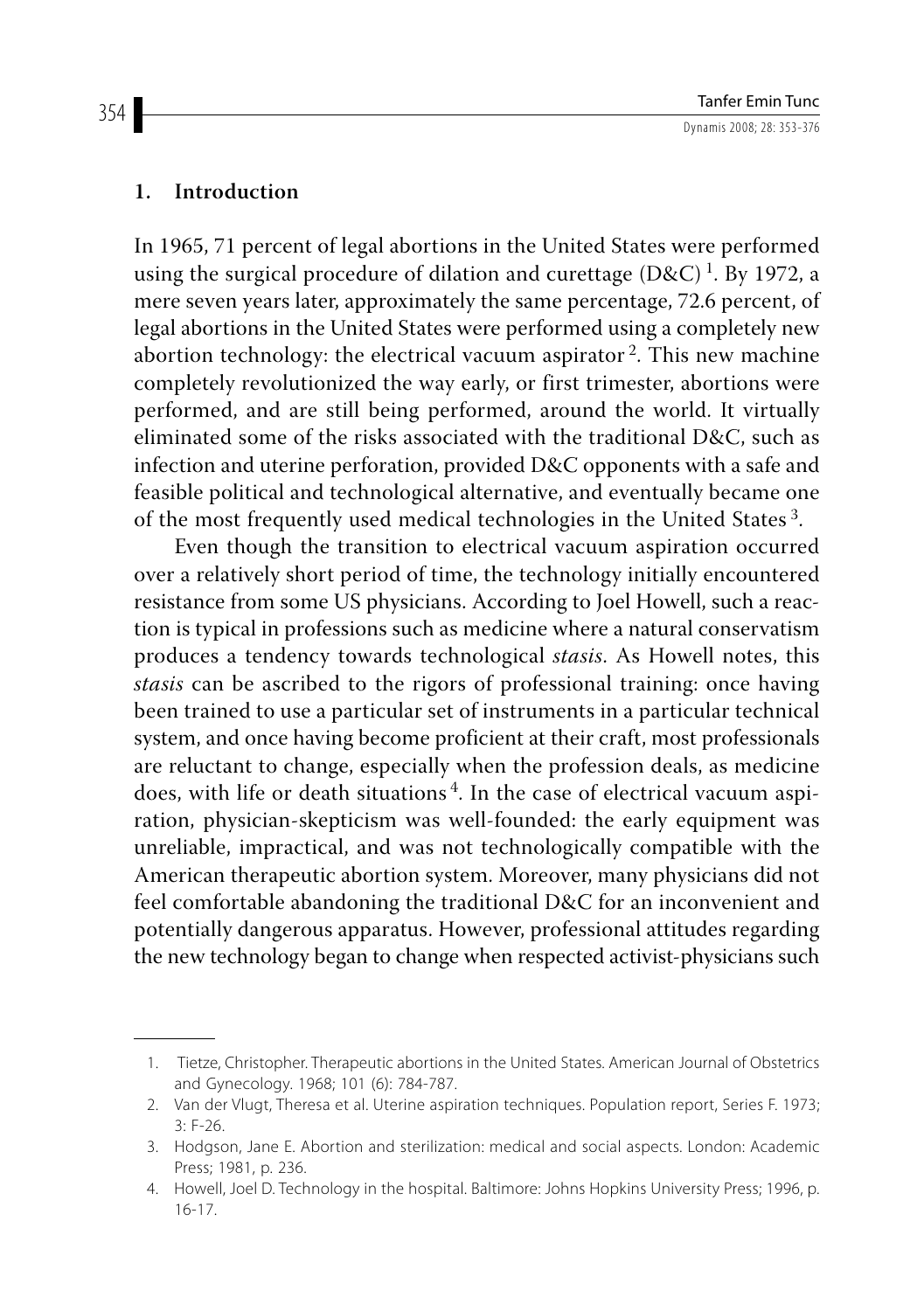as Bernard Nathanson, Robert Hall and Alan Guttmacher began to advocate an immediate shift from the D&C to electrical vacuum aspiration.

The transition to electrical vacuum aspiration was also catalyzed by what Stuart Blume has called a social, economic, or political «crisis»<sup>5</sup>. This came in the form of the 1973 *Roe v. Wade* Supreme Court decision, which decriminalized abortion in the United States, dismantled the therapeutic abortion system, and placed pregnancy termination firmly in the hands of obstetrician/gynecologists. Legalized pregnancy termination inspired many physicians to try new abortion technologies, such as the Karman cannula, which won converts to electrical vacuum aspiration by making it a great deal cheaper and safer. Thus, this critical juncture not only facilitated the diffusion of electrical vacuum suction, but also reinforced the authority of specialized professionals as the sole purveyors of pregnancy termination, and its techniques.

What is most fascinating about this technological transition is that these abortion pioneers not only encouraged technological change, but also technological innovation. Many of the same American physicians who supported the electrical vacuum suction technique soon found themselves functioning as innovators, who, in partnership with local entrepreneurs, engaged in the process of technological *reconfiguration* —improving and adapting the suction apparatus to fit their clinical situations— thus illustrating Wiebe Bijker's contention that technologies not only shape society, but are also shaped by them (i.e., are socially-constructed)<sup>6</sup>. They became technological agents who solved engineering problems through «incremental rather than radical means, seldom depending on the results of long-term research in the basic sciences, and generally employing entrepreneurial skills rather than fundamentally new knowledge» 7. The technologies they created embodied compromise, negotiation and closure. They were reflections of their social and medical contexts, and «mirrored trade-offs with society. Politics, economics, professional preferences, prejudices and skills, design

 <sup>5.</sup> Blume, Stuart. Insight and industry. Cambridge, MA: MIT Press; 1992, p. 5-8; Hiddinga, Anja. Changing normality: Pregnancy and scientific knowledge claims. Amsterdam: University of Amsterdam; 1995.

 <sup>6.</sup> Bijker, Wiebe, ed. Shaping Technology/Building Society. Cambridge, MA: MIT Press; 1992, p. 3; Grint, Keith; Woolgar, Steve. The machine at work: Technology, work and organization. Cambridge, MA: Polity Press; 1997.

 <sup>7.</sup> Ekelman, Karen B., ed. New medical devices. Washington, D.C.: National Academy Press; 1988, p. v.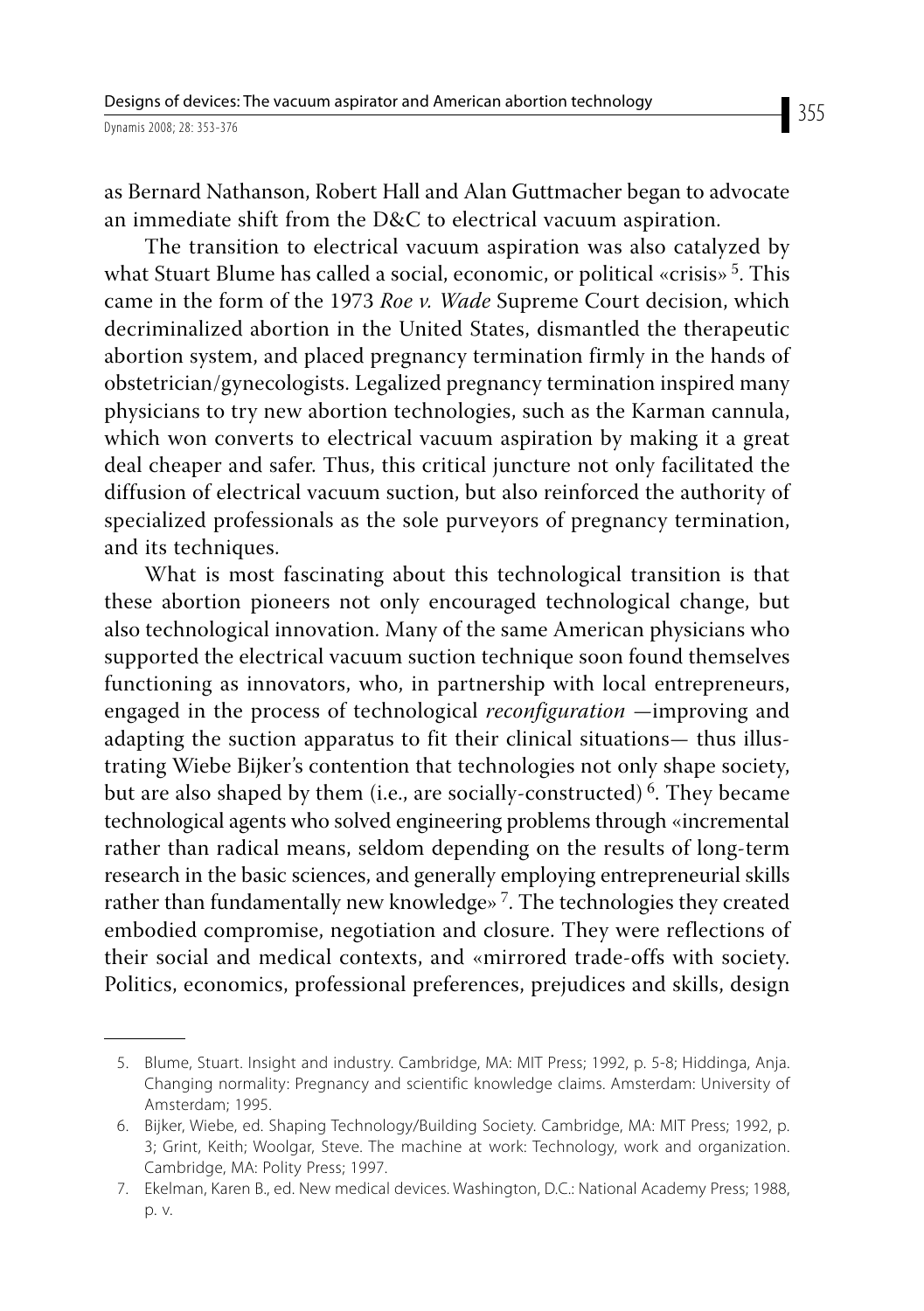tools, available raw materials, [were] all thrown into the melting pot whenever an [instrument] was designed and built» 8. Thus, the electric vacuum suction technique triumphed because it was politically and professionally feasible (i.e., it was able to complement the decriminalization of abortion in the US, as well as the interests, abilities, commitments, and personal beliefs of physicians); clinically compatible (i.e., it met physician/patient criteria such as safety, simplicity, and effectiveness); and economically viable (i.e., able to adapt to market factors such as production, cost, supply/demand, availability, and distribution).

## **2. The origins of vacuum aspiration**

Despite the fact that suction has long been a part of medical therapeutics, very little evidence exists linking aspiration to fertility control before the mid 1800s. In 1849, American physician Frederick Hollick made the first association between *dry cupping*, or the process through which alcohol is burned in a vessel and placed against the skin in order to form a vacuum, and «regulating the menses». In his treatise *Diseases of women*, Hollick described «a Dr. Sunot's device»: an «airtight cup» designed to be used on the «lower parts» to restore menstruation. According to Hollick, this device was «one of the most powerful and certain means of bringing on the menstrual flow» 9. In fact, Hollick claimed that this machine was so powerful that it could pull blood right through the pores of the skin, and warned that it should not be used irresponsibly <sup>10</sup>.

The Scottish physician, Sir James Young Simpson, made the next association between negative vacuum pressure and the induction of delayed menstruation. In 1863, the same year he helped popularize anesthesia by administering chloroform to Queen Victoria during childbirth, he described a number of «techniques for the restoration of [menstrual] function». Simpson conveyed how his fascination with Hollick's dry cupping led him to develop the «exhausting syringe», an apparatus which made use of a thin metal tube, or catheter, and manual vacuum suction to induce menstruation: «I have made frequent use of a tube (…) [and] an exhausting syringe…

 <sup>8.</sup> Bijker, n. 6, p. 3.

 <sup>9.</sup> Hollick, Frederick. Diseases of women. New York: Stringer and Townsend; 1850, p. 157-158.

 <sup>10.</sup> Mohr, James. Abortion in America. New York: Oxford University Press; 1978, p. 66.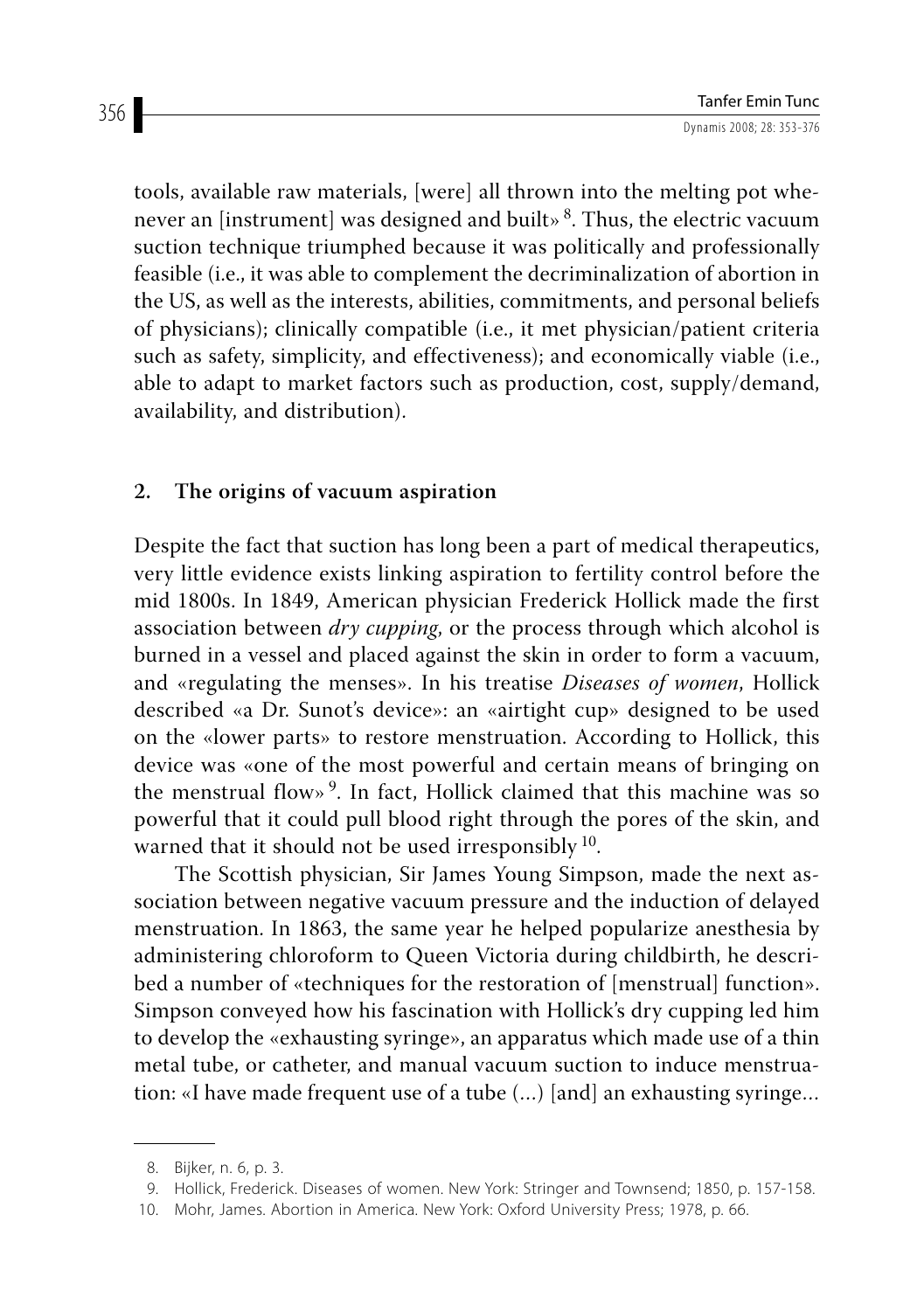[through] which air could be withdrawn after it had been introduced into the cavity of the uterus (…). After a few strokes of the piston of the syringe (…) a small quantity of blood is found in the tube of the instrument after its withdrawal» 11. Even though Hollick and Simpson relied on manual devices to extract matter, specifically blood, from the uterus, and did not directly suggest using the technique to induce abortion, it is very possible that they designed the apparatuses with pregnancy termination in mind, for as historian Susan Klepp has illustrated, during the eighteenth and nineteenth centuries, restoring or «bringing on the menses» was usually a euphemism for inducing abortion 12.

Soon after Simpson published his lectures, physicians on both sides of the Atlantic began using syringes and hand-powered aspirators to treat gynecological ailments, specifically those involving the uterus. One of the first American physicians to follow Simpson's lead was T. Gaillard Thomas, who suggested Simpson's exhausting syringe, especially for the «diagnosis of the [pathological] states with which the gynecologist is called to deal». In 1876, Thomas described his own aspiration procedure, which entailed inserting very long, slender metal needles into the uterus. The needles were then connected to a powerful piston and a glass collection cylinder. He created a vacuum by drawing the piston upwards. This action forced the contents of the tumor, or whatever else he wanted to remove, through the needle, and into the collecting jar. The positive results Thomas obtained with this apparatus (which included a dramatically low incidence of uterine perforation) led him to recommend the aspirator for both diagnostic and therapeutic procedures  $^{13}$ .

For those physicians who could not fashion their own aspirating syringe or manual vacuum suction unit, Thomas recommended Dieulafoy's apparatus, which by the late 1870s could be purchased from a medical supplies manufacturer. In fact, trade manuals from the late nineteenth and early twentieth centuries, such as those printed by the W. F. Ford Surgical

 <sup>11.</sup> Simpson, James Y. Clinical lectures on the diseases of women. Philadelphia: Blanchard and Lea; 1863; Simpson; James Y. Clinical lectures on the diseases of women. New York: D. Appleton and Co.; 1872, p. 635-637.

 <sup>12.</sup> Klepp, Susan. Lost, hidden, obstructed, and repressed: Contraceptive and abortive technology in the early Delaware Valley. In: McGraw, Judith, ed. Early American technology. Chapel Hill: University of North Carolina Press; 1994, p. 68-113.

 <sup>13.</sup> Thomas, T. Gaillard. A practical treatise on the diseases of women. Philadelphia: Henry C. Lea; 1876, p. 83-84.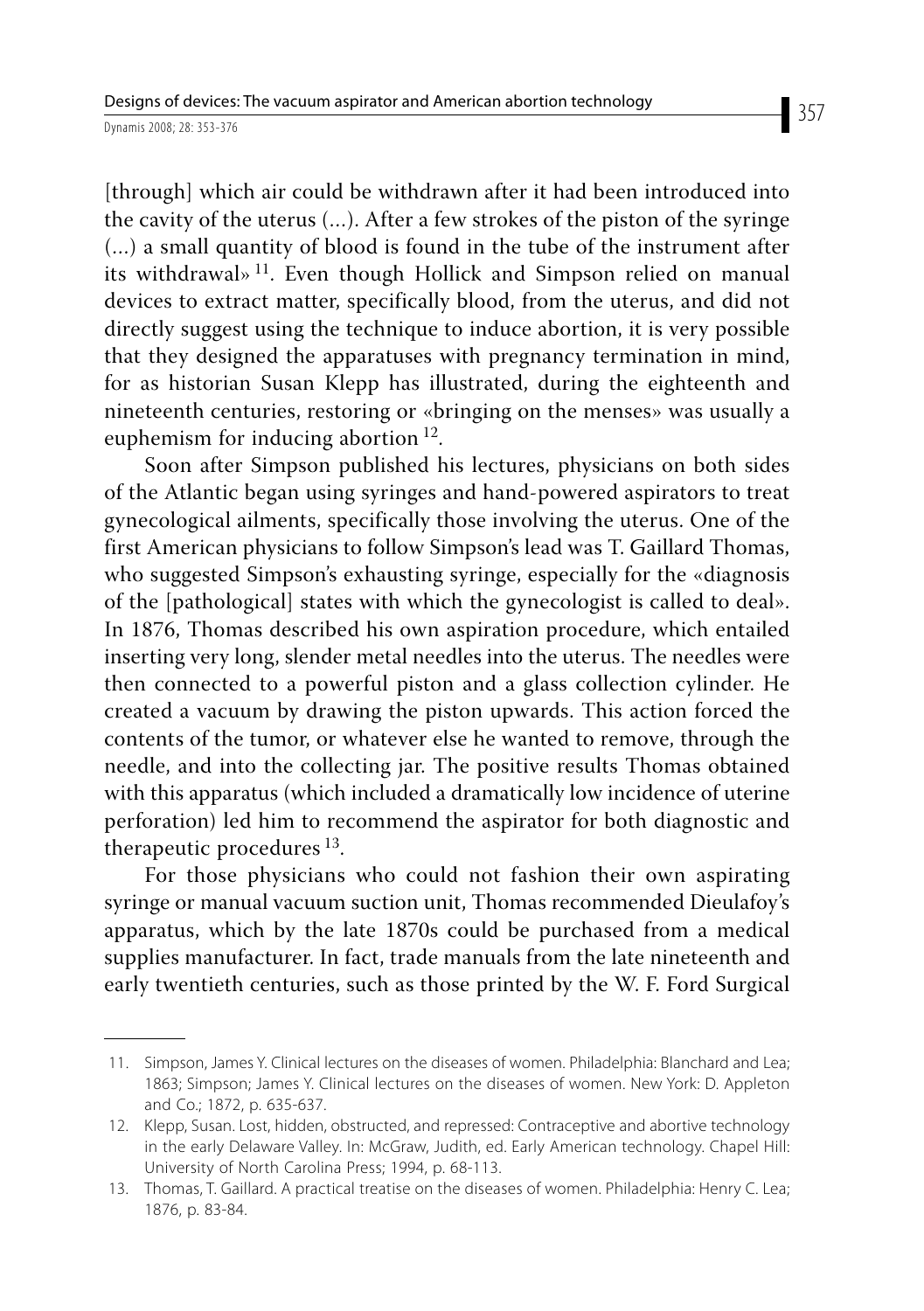Instrument Company, and George Tiemann and Company of New York, typically showcased dozens of aspiration units and syringes specifically designed for gynecological purposes  $14$ . Companies, such as the Kny-Scheerer Corporation of America, provided physicians with «instruments of superior quality» as well as choice: it offered its patrons vacuum cups of all sizes, hand-powered syringes, aspirators, and multiple sized needles. It also sold larger manual vacuum suction devices, such Collin's, Dieulafoy's and Potain's apparatuses, all of which came with tubing and glass collecting jars with stopcocks 15.

## **3. From «regulating the menses» to vacuum suction abortion**

Thus by the turn of the twentieth century, US physicians could obtain and use manual aspiration devices for diagnostic and therapeutic purposes with relative ease. However, up to this point, American physicians were only employing the apparatuses to diagnose/treat uterine pathologies, and cases of «menstrual cessation» or amenorrhea, and «painful menstruation» or dysmenorrhea (the latter two conditions only suggested the possibility of pregnancy termination). The first individual in the international medical literature to admit using vacuum suction to induce abortion was Russian physician S. G. Bykov 16. In the mid 1920s, he developed a simple, inexpensive, manual syringe which irritated the mucosal lining of the uterus and induced menstruation (i.e., abortion) in women who were in the early stages, or first few weeks, of pregnancy. His apparatus was basically a narrow, hollow, cone-shaped metal tube, attached to the end of a 100- 200 cc metal syringe. By «pulling the plunger of the syringe, he created a suction, or negative pressure, of 400 mm Hg, which irritated the mucosal lining of the uterus, and in a few days, induced [abortion]» (i.e., «normal menstruation»). The procedure took less than ten minutes, and he did not

 <sup>14.</sup> W.F. Ford Surgical Instrument Company. Illustrated catalogue of surgical instruments and appliances. New York: W.F. Ford Surgical Instrument Company; 1893; George Tiemann and Company. The American armamentarium chirurgicum. New York: George Tiemann and Company; 1889.

 <sup>15.</sup> Kny-Scheerer Corporation of America. Medical and surgical instrument catalogue. New York: Kny-Scheerer Corporation of America; 1924, p. 1147, 2325.

 <sup>16.</sup> Bykov, S. G. Vrachebnoe Delo. 1927; 9: 21; Bykov, S. G. K voprosu o rasprostranenii protivozachatochnykh sredstv v naselenii. Kazanskij meditsinskij zhurnal. 1928; 8: 760.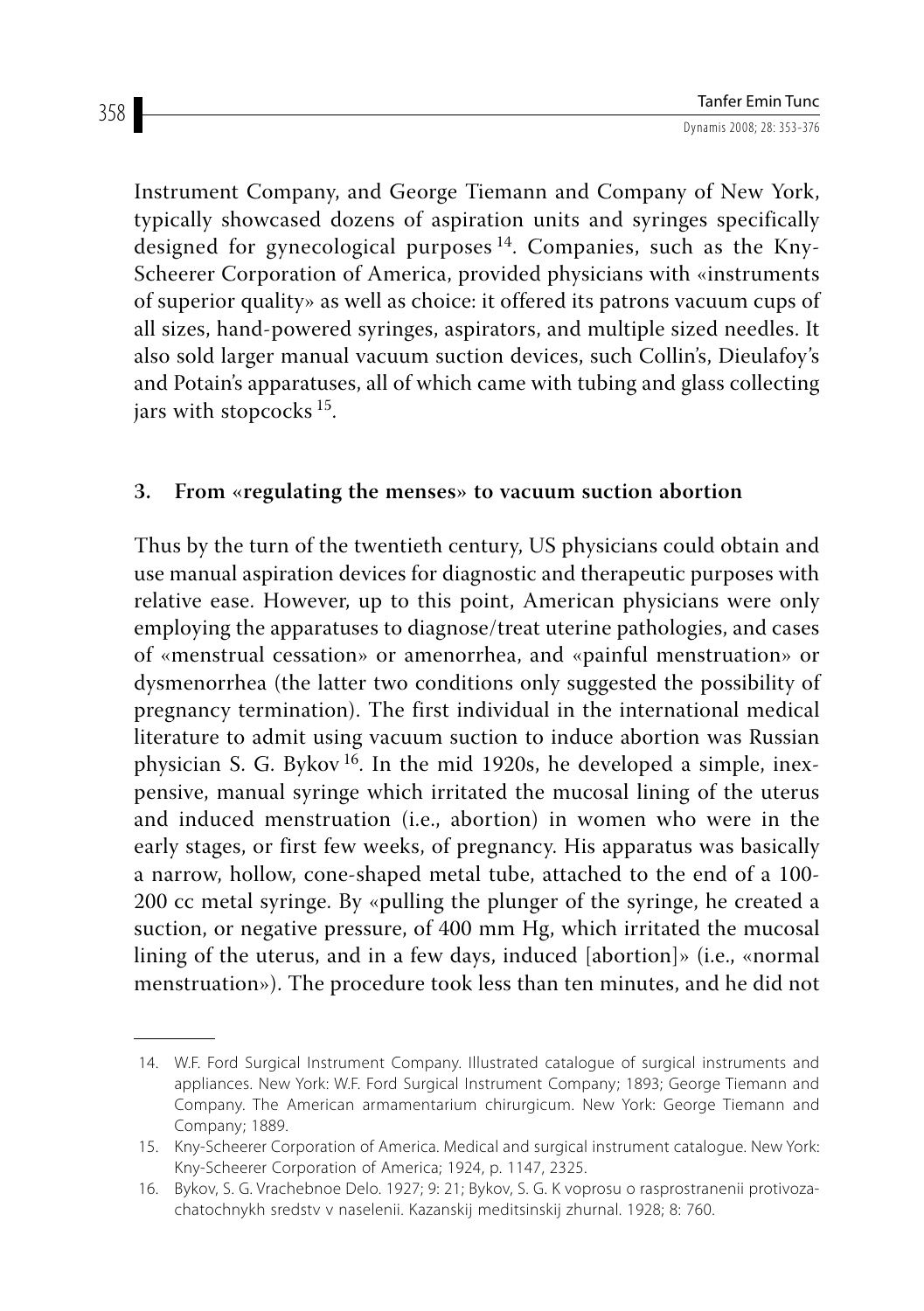encounter any complications in the twenty-five women he treated using this method. Bykov also mentioned that if used five to seven days prior to the predicted start of menstruation, his technique could help «regulate fertility». Moreover, he maintained that it was so safe that women could use the apparatus repeatedly and not suffer any negative side effects  $17$ .

Even though Bykov's work did little to incorporate the simultaneous scraping, or curetting, of the uterus, which would be an essential component of the modern vacuum aspirator, he *did* introduce the concept of using vacuum suction to terminate pregnancy. However, initially, his apparatus did not inspire further research on vacuum aspiration and pregnancy termination. Rather, it encouraged American physicians to continue using vacuum suction to treat pathologic gynecological conditions such as endometriosis which, given the criminality of abortion in the United States, was perhaps a safer choice 18. In fact, it was during his extensive studies of the human endometrium during the early 1930s that John Rock, the devout Catholic Boston physician who was later involved in the development of the birth control pill, introduced the concept of the «sharp» vacuum *curette*.

Initially, Rock, like Simpson, Thomas and Bykov, found that by attaching a metal cannula, or narrow tube, to the end of a *manual* syringe, he could aspirate the uterine contents without discomfort to the patient. However, in 1933, one of his medical students suggested replacing the cannula with a wider, hollow, sharp curette, which would not only extract material from the uterus, but would also serve as a «cutting edge» during a biopsy or endometrial scraping 19. Although Rock's wider vacuum curette required expanding the cervix using Hegar dilators, his work resulted in the creation of a new surgical technique: diagnostic vacuum curettage 20. It also inspired Dr. Bela Lorinez of Hungary to design the first *motorized*, *electric* vacuum

 <sup>17.</sup> Davis, Geoffrey. Interception of pregnancy. London: Angus and Robertson Publishers; 1974, p. 135–136; Van der Vlugt, Theresa et al. Menstrual regulation —what is it? Population Report, Series F. 1973; 2: F-9-F-23.

 <sup>18.</sup> Klinger, H. H. Suction in obtaining endometrial biopsies. Journal of the American Medical Association. 1932; 99: 559.

 <sup>19.</sup> Rock, John. The story of endometrial dating. American Journal of Obstetrics and Gynecology. 1973; 116 (1): 129-130; Van der Vlugt et al., n. 2, p. F-26.

 <sup>20.</sup> Potts, Malcolm et al. Abortion. New York: Cambridge University Press; 1977, p. 184.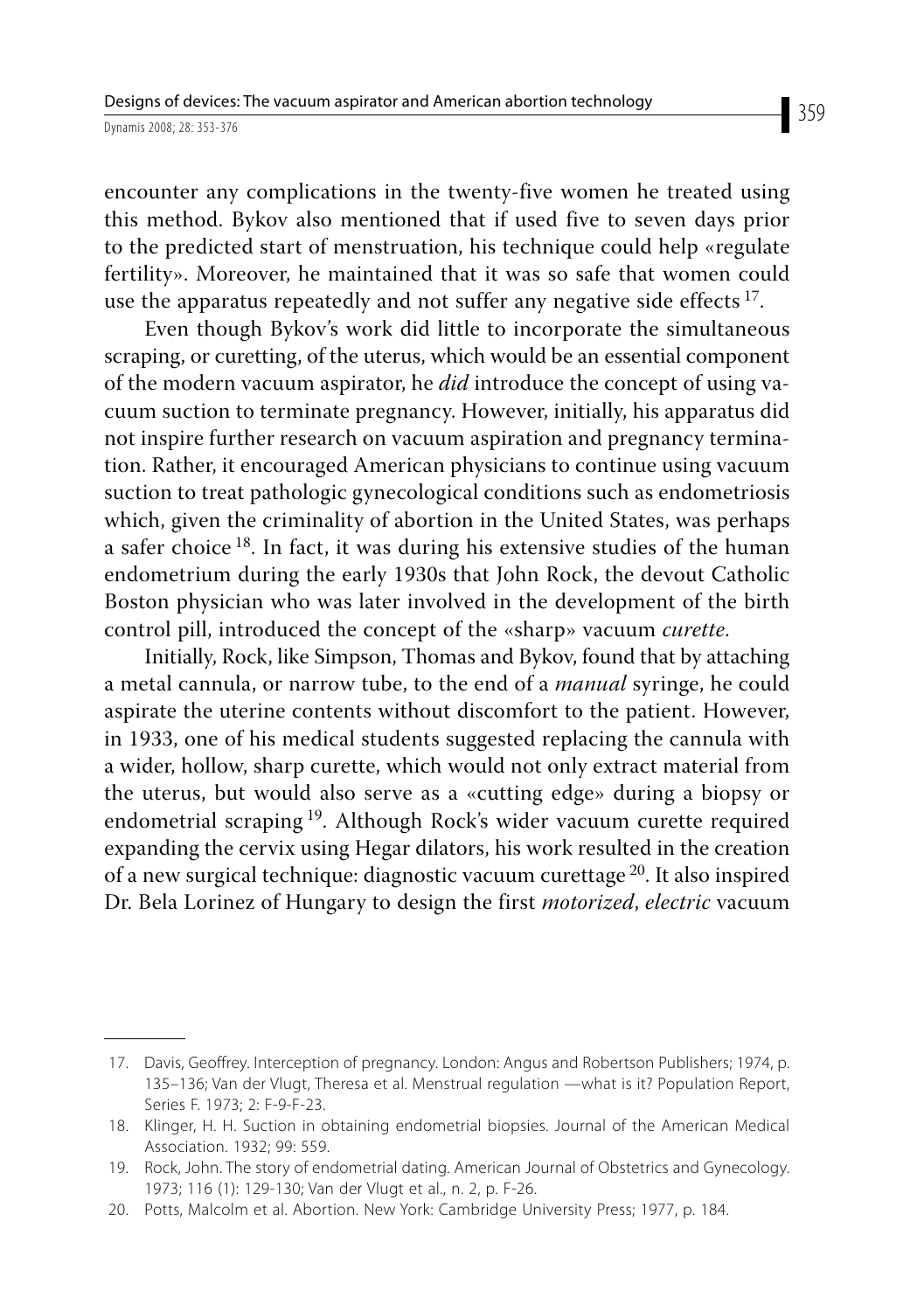pump in 1934, to which he attached his own «suction curette», which resembled a narrow metal Sims curette, with a hollowed-out handle<sup>21</sup>.

In 1935, Baltimore physician Emil Novak deftly combined Rock's specialized sharp curette (to which Novak added serrations) with Lorinez's electrical pump to create the first «modern» electric vacuum aspiration apparatus. He called the apparatus the «endometrial suction-curet», and suggested that it be used to test for ovulation by extracting secretory endometrium from inside the uterus. While Novak did take credit for the serrated edge, he praised Lorinez for his breakthrough, stating that he found «electric motor suction (…) preferable to [manual] syringes», and chose to work with the device because it could «curette a uterus very thoroughly».<sup>22</sup>

While suction curettes of this type became known as «Novaks», and to this day are used for endometrial biopsies, some resourceful physicians dared to use hospital Novak units to treat the incomplete abortions that were appearing in their emergency rooms. In fact, in the late 1930s, King's County Hospital in Brooklyn, New York equipped its emergency room with a permanent wall-mounted suction unit to manage incomplete abortions, which, under typical circumstances, would have been treated by dilation and curettage. Attending physicians often gave interns the task of treating incomplete abortions with electric vacuum aspiration. The patient would usually return home without hospitalization, which was rarely the case with therapeutic  $D&CS^{23}$ .

Insofar as one can tell from the published literature, until the late 1950s, electrical vacuum suction was restricted mostly to endometrial biopsies, and a limited number of incomplete abortions. Moreover, it was not particularly widespread, perhaps because of the danger of the new technique (the vacuum had not yet been finely tuned, and too much suction was a frequent problem), the illegality of abortion in the US, and the precarious position of therapeutic abortions. However, it is possible that American

 <sup>21.</sup> Lorinez, Bela. Die Anwendung des Elektroaspirators in der Frauenheilkunde. Klinische Wochenschrift. 1934; 81: 215-217; Davis, n. 18, p. 136. There are various spellings of Dr. Lorinez's name in the medical literature, including Lorinez, Lorincz and Lorienz. I will use Lorinez as it most frequently encountered.

 <sup>22.</sup> Novak, Emil. A suction-curet apparatus for endometrial biopsy. Journal of the American Medical Association. 1935; 104 (17): 1497-1498; Van der Vlugt et al., n. 2, p. F-26.

 <sup>23.</sup> Davis, n. 17, p. 136;. Hulka, Jaroslav F., ed. Suction evacuation. In: Therapeutic abortion. Chapel Hill-North Carolina: Carolina Population Center; 1968, p. 75.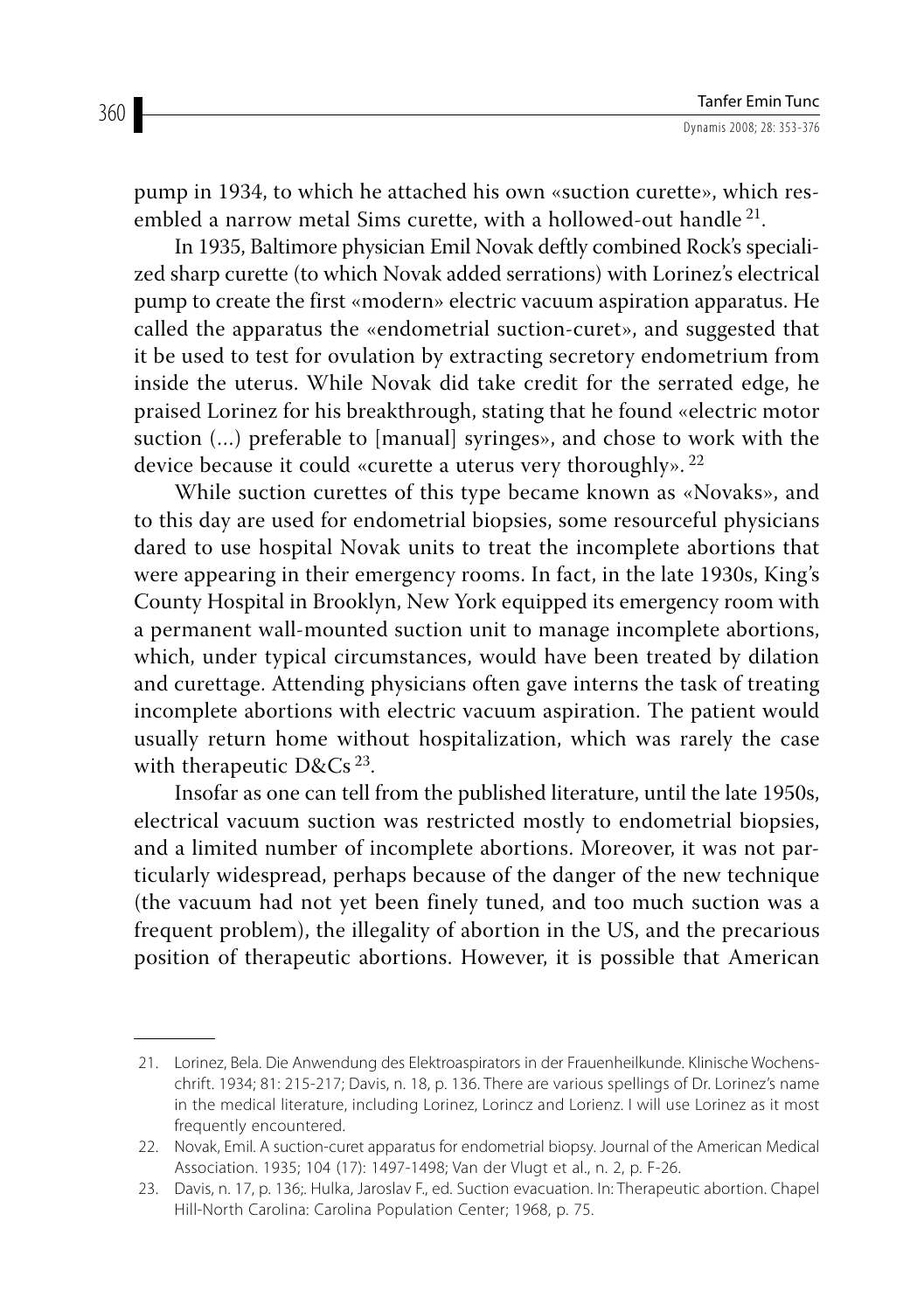physicians *were* using these devices for abortions without confessing to it in the medical literature.

Employing *electrical* suction to *initiate and complete* an abortion did not appear in print until 1958, when Chinese physicians Y. T. Wu, H. C. Wu, and K. T. Tsai presented electrical suction curettage as an innovative therapeutic abortion technique in the same issue of the *Chinese Journal of Obstetrics and Gynecology* (English language edition)<sup>24</sup>. Their technique involved dilating the cervix using Hegar dilators and a paracervical block, and using a motorized vacuum curette on eight different locations in the uterus. Although this procedure produced successful results, it was time consuming and was not very practical, especially for American abortion providers, many of whom were providing illegal services and needed to do so quickly since the fear of arrest always loomed in the back of their minds.

In 1960, two innovative Russians, E. I. Melks, a physician who had visited China to observe the suction experiments, and L. V. Roze, an engineer, began to examine the vacuum suction procedure as a viable abortion method. Not satisfied with the Chinese equipment available to them, they decided to create their own an apparatus —the «vacuum excochleator»— which used a negative pressure of 0.6 atmospheres, produced by an electrical vacuum pump. In addition to creating their own specialized metal suction curettes, they also crafted detachable mechanical crushers which could be used for the calcified parts of older fetuses (i.e., those greater than twelve weeks of gestation)<sup>25</sup>. For the first time, this innovation proved that the vacuum suction procedure *could* be used beyond the initial twelve-week limit set by the Chinese physicians. This breakthrough paved the way for the development of other abortion techniques, such as dilation and evacuation (D&E), which occurred over a decade later.

In 1961, A. V. Zubejev, also a native of Russia, invented a simpler, streamlined, version of the excochleator, which was lighter, portable, and more convenient to use 26. At the Eleventh All-Union Congress of Gynecology, which was held in Moscow in 1963, Melks reported such great success with Zubejev's machine that vacuum curettage quickly became the abortion

 <sup>24.</sup> Wu, Y. T.; H. C. Wu. Suction in artificial abortion: 300 cases. Chinese Journal of Obstetrics and Gynecology. 1958; 6 (5): 447-449; T'sai, K. T. Application of electric vacuum suction in artificial abortion: 30 Cases. Chinese Journal of Obstetrics and Gynecology. 1958; 6 (5): 445-447.

 <sup>25.</sup> Melks, E. I.; Roze, L. V. Voprosy Akusherstvo Ginekologiia. 1962: 251.

 <sup>26.</sup> Zubejev, A. V. Voprosi Akusersko-Ginekologiceskoj Pomosci. 1962; 1: 25.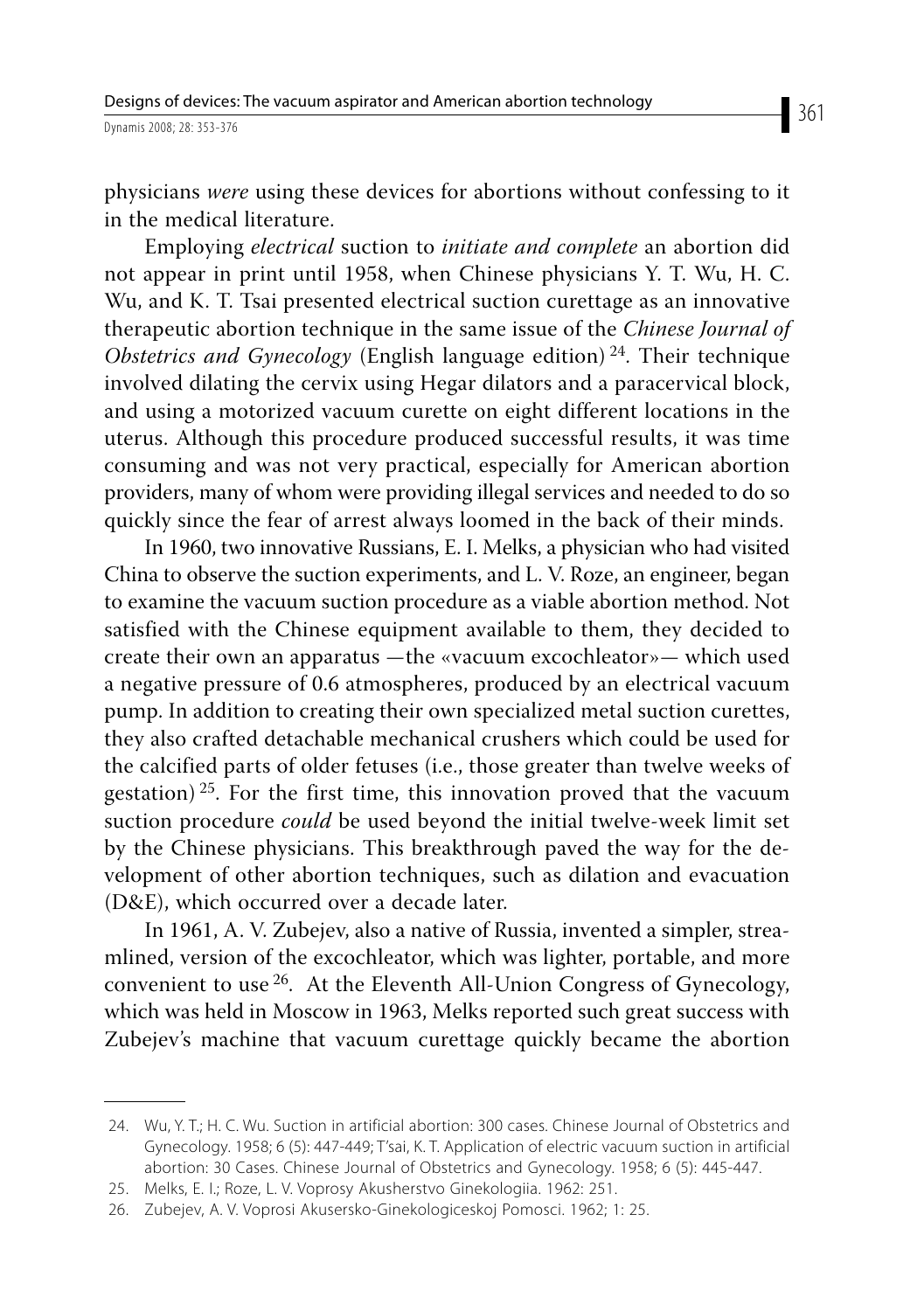method of choice in the Soviet Union 27. Obstetricians and gynecologists from all around the world, especially those within the USSR's sphere of influence, began praising the new pregnancy termination technique, many even creating their own versions of Zubejev's apparatus.

Perhaps Zubejev's most successful imitator was Franc Novak, a physician from Yugoslavia who was so impressed with the Russian innovation that he improvised devices based on Zubejev's model and implemented them in his own practice. Soon after Novak's initial experiments with Zubejev's prototype, he, along with engineers from the Institute for Electronics and Automatics in Ljubljana, Yugoslavia (present-day Slovenia), crafted the «VE-2». Although other gynecologists subsequently modified it (they redesigned the rigid metal suction curette which could sometimes cause uterine perforations), the VE-2 remained the basic instrument of choice in Eastern Europe well into the 1970s, and helped stimulate further research on the apparatus and the technique of vacuum abortion 28.

In 1966, Yugoslavian physician Berislav M. Beric announced that he had redesigned his father's paracervical block technique to be more compatible with vacuum aspiration. The efficacy of the original technique, which was intended to accompany the D&C, was never in question; most physicians simply found it too time-consuming because it involved multiple injections of numerous anesthetics, and often took longer than the vacuum aspiration abortion itself. Beric's new paracervical block was essentially a «cocktail» of oxytocin, procaine, papaverine, and atropine, which could be injected, once, into the cervix, prior to abortion 29. This innovation not only simplified and catalyzed dilation (and therefore the entire abortion process), but also eased the pain of vacuum aspiration and made it a *safer* experience (oxytocin stimulated uterine contractions, which reduced the patient's chance of hemorrhaging). Beric's cocktail thus increased the feasibility of motorized vacuum suction in both legal, and illegal, outpatient clinical settings, and positioned it as a serious threat to the D&C.

 <sup>27.</sup> Melks, E. I. New method of interrupting pregnancy: Vacuum excochleation. Proceedings of the Eleventh All-Union Congress of Gynecology. Moscow; 1963.

 <sup>28.</sup> Novak, Franc. Experience with suction curettage. In: Hall, Robert E., ed. Abortion in a changing world. Vol. 1. New York: Columbia University Press; 1970, p. 75.

 <sup>29.</sup> This «cocktail» is no longer used. Much more common are cervical injections of novocain or xylocaine. Beric, B. M. Vacuum aspiration using paracervical block for legal abortions as an outpatient procedure up to the twelfth week of Pregnancy. Lancet. 1971; 2 (7725): 619- 621.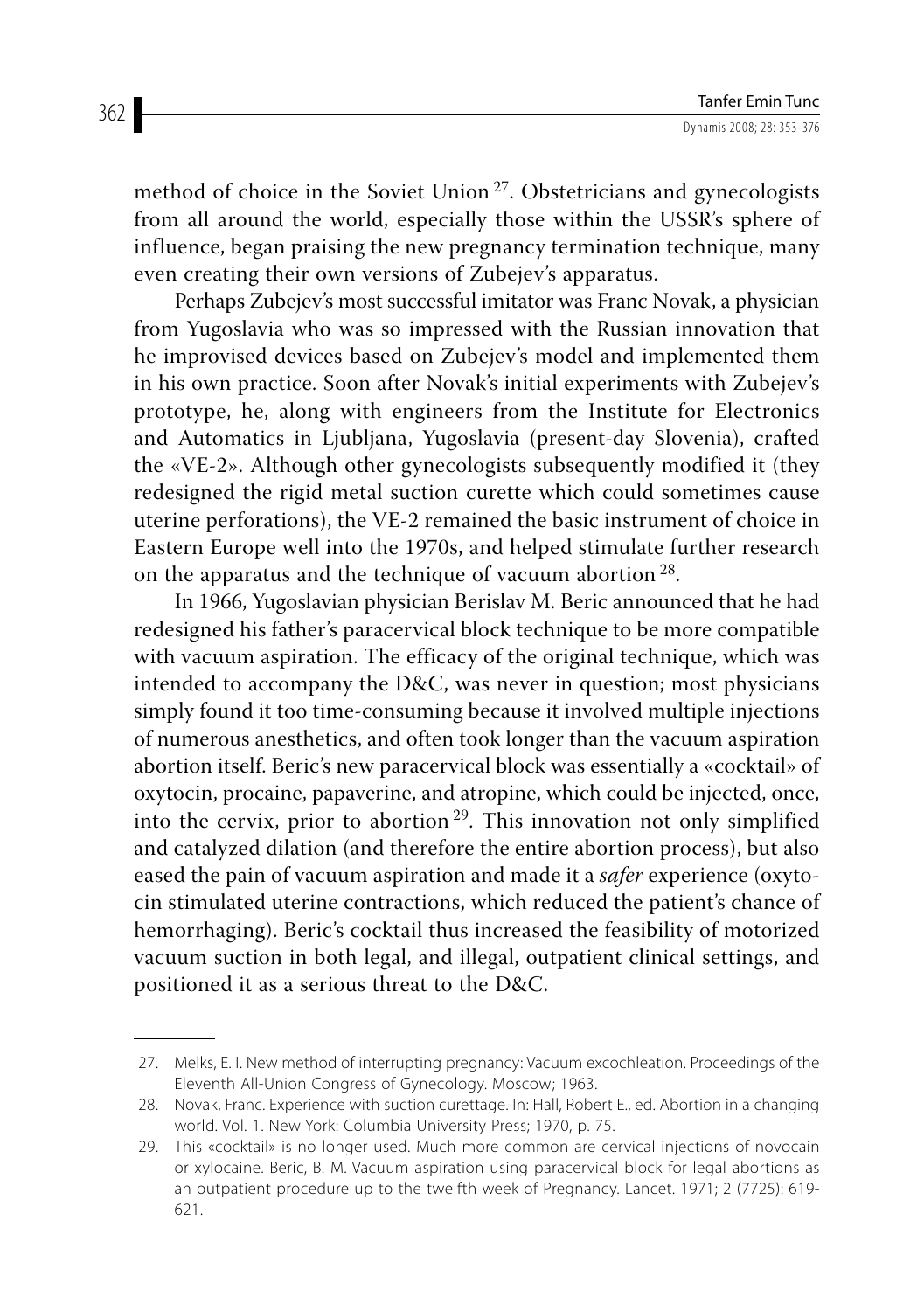Franc Novak was one of the first physicians to recognize the technological —and political— power inherent in Beric's «improved» paracervical block technique. In an effort to seize the moment both professionally and commercially, Novak created a film depicting the new anesthetic technique and his own vacuum suction technology, the VE-2. In July 1966, Novak screened the film at an international obstetrics and gynecology conference in Copenhagen, and gave a repeat performance at the 1967 International Planned Parenthood Conference, in Santiago, Chile. Meanwhile, Czech physician and Novak admirer Antonin Cernoch created his own film, «Experience with Intrauterine Suction for Artificial Termination of Early Pregnancy», which he screened at the 1966 Conference on Fertility and Contraception at the State University of New York at Buffalo. The film not only catalyzed Cernoch's rise in the realm of abortion therapeutics, but also created excitement within the American medical community over electric vacuum aspiration 30. As Peter Forbes, a Los Angeles gynecologist, later recalled, the climate during this period of time was one of both technological «ignorance» and curiosity: «[While] attending a national physicians' meeting in Chicago during the [mid] 1960s, [I] listened in astonishment as a Washington D.C. doctor told of completing an abortion for a Soviet diplomat's wife (…). As the [American] doctor began inserting D&C instruments to remove the last of the pregnancy, a Russian physician in the operating room asked, 'How come you don't vacuum her?' (…) None of the physicians] had ever heard of this vacuum machine before, and [they] couldn't wait to get [their] hands on one» 31.

Robert Hall, the famous New York obstetrician/gynecologist and president of the Association for the Study of Abortion (ASA), became one of the first mainstream American physicians to abandon the traditional D&C in favor of the electrical vacuum aspiration apparatus, and share his experiences with colleagues in the medical community. In 1966, he began using stainless steel curettes of his own design, and a pump from

 <sup>30.</sup> Novak, Franc. Abortion in Europe. Proceedings of the Eight International Conference of the International Planned Parenthood Federation, Santiago, Chile, April 1967. London: International Planned Parenthood Federation; 1967, p. 135-138.

 <sup>31.</sup> Gorney, Cynthia. Articles of Faith: A Frontline History of the Abortion Wars. New York: Simon and Schuster; 1998, p. 197.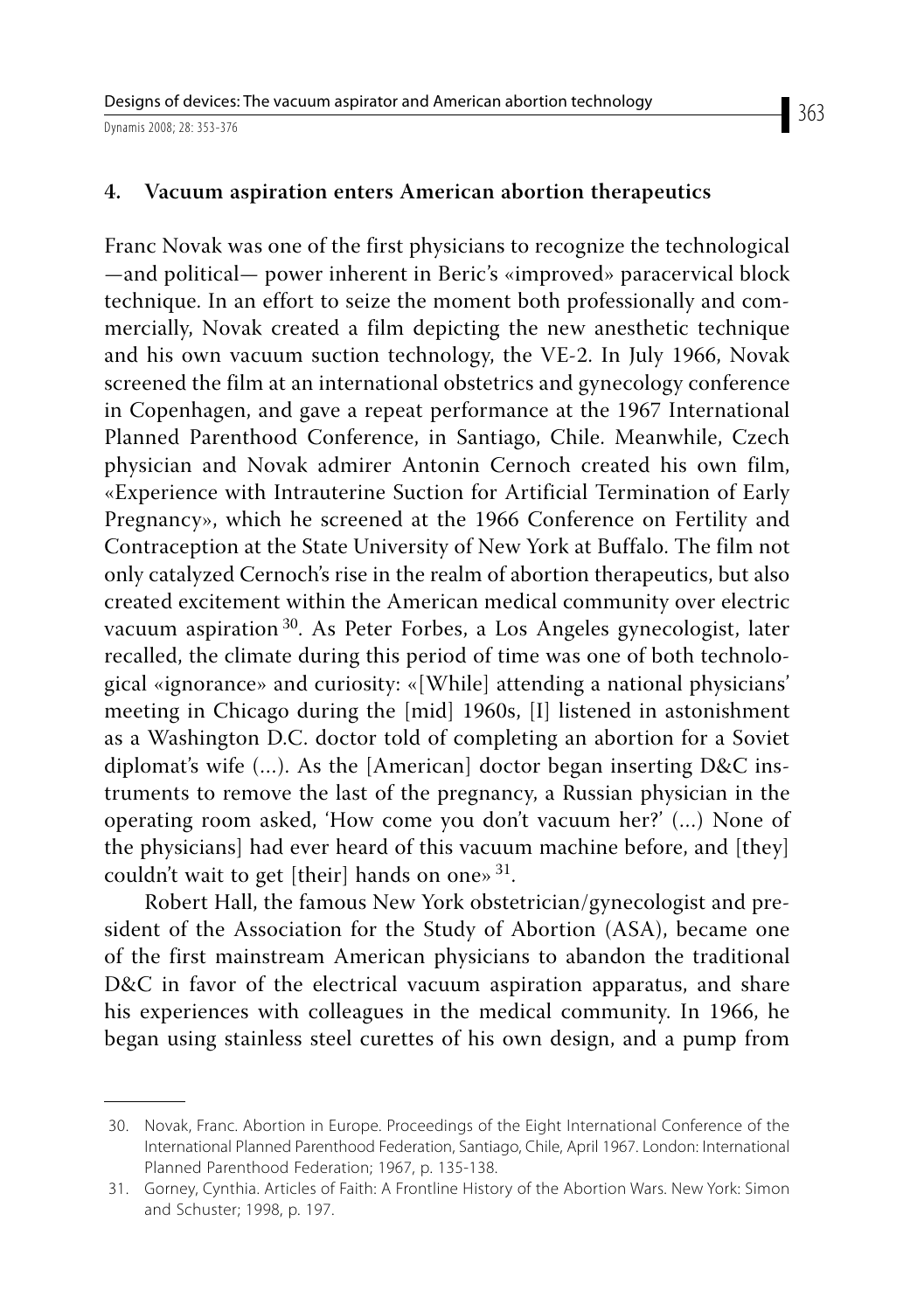the Gomco Surgical Manufacturing Corporation of Buffalo, New York, to perform dozens of early motorized vacuum suction abortions on both his hospital and clinic patients. In almost all of his cases, he used some sort of anesthesia (either general, or a local paracervical block), as well as Hegar dilators to expand the cervix. However, in emergencies, he still relied on the D&C to make sure that the uterus was completely empty. Nevertheless, Hall immediately recognized —and to a certain extent was alarmed by— both the technological and political implications of this new abortion technique. It had the potential to transform therapeutic abortion from a surgical procedure, which was usually regulated and performed by hospital physicians, to a ten minute «in and out» clinical treatment that, at least in *theory*, could be managed competently by *anybody* with a vacuum apparatus and a «working knowledge of basic gynecology» 32. Despite his professional concerns, Hall recommended the technology, and called for the writing of new texts, and the production of better films, which would educate American gynecologists about electrical vacuum aspiration abortion.

One of the products of this effort was the 1966 film «Vacuum Aspiration Termination of Pregnancy», which depicted the work of Dorothea Kerslake, a British obstetrician/gynecologist from the University of Newcastle-Upon-Tyne. The president of the Lalor Foundation, Lalor Burdick, believed so firmly in the new technology that he helped distribute Kerslake's film to physicians, hospitals and medical schools in the United States, underwrote the cost of hospital vacuum suction machines well into the 1970s, and even visited Franc Novak's clinic in Yugoslavia to observe his vacuum aspiration techniques first hand 33. The efforts of these individuals were facilitated by the publication of two important articles in the July 1967 issue of *Obstetrics and Gynecology*. The first article focused on the vacuum aspiration experiences of Czechoslovakian physician M. Vojta. However, it was the second article, «Abortion Induced by Means of the Uterine Aspirator», written by Dorothea Kerslake and Don Casey which caught most physicians' attention. In the article, Kerslake and Casey openly stated what Hall had been considering for over a year: that vacuum suction, using electrical pumps,

 <sup>32.</sup> Hall, Robert. Induced abortion in New York City. American Journal of Obstetrics and Gynecology. 1971; 110 (5): 601-611; Gorney, n. 31, p. 198.

 <sup>33.</sup> Joffe, Carole. Doctors of Conscience: The Struggle to Provide Abortion Before and After Roe v. Wade. Boston: Beacon Press; 1995, p. 44; Hulka, n. 23, p. 76.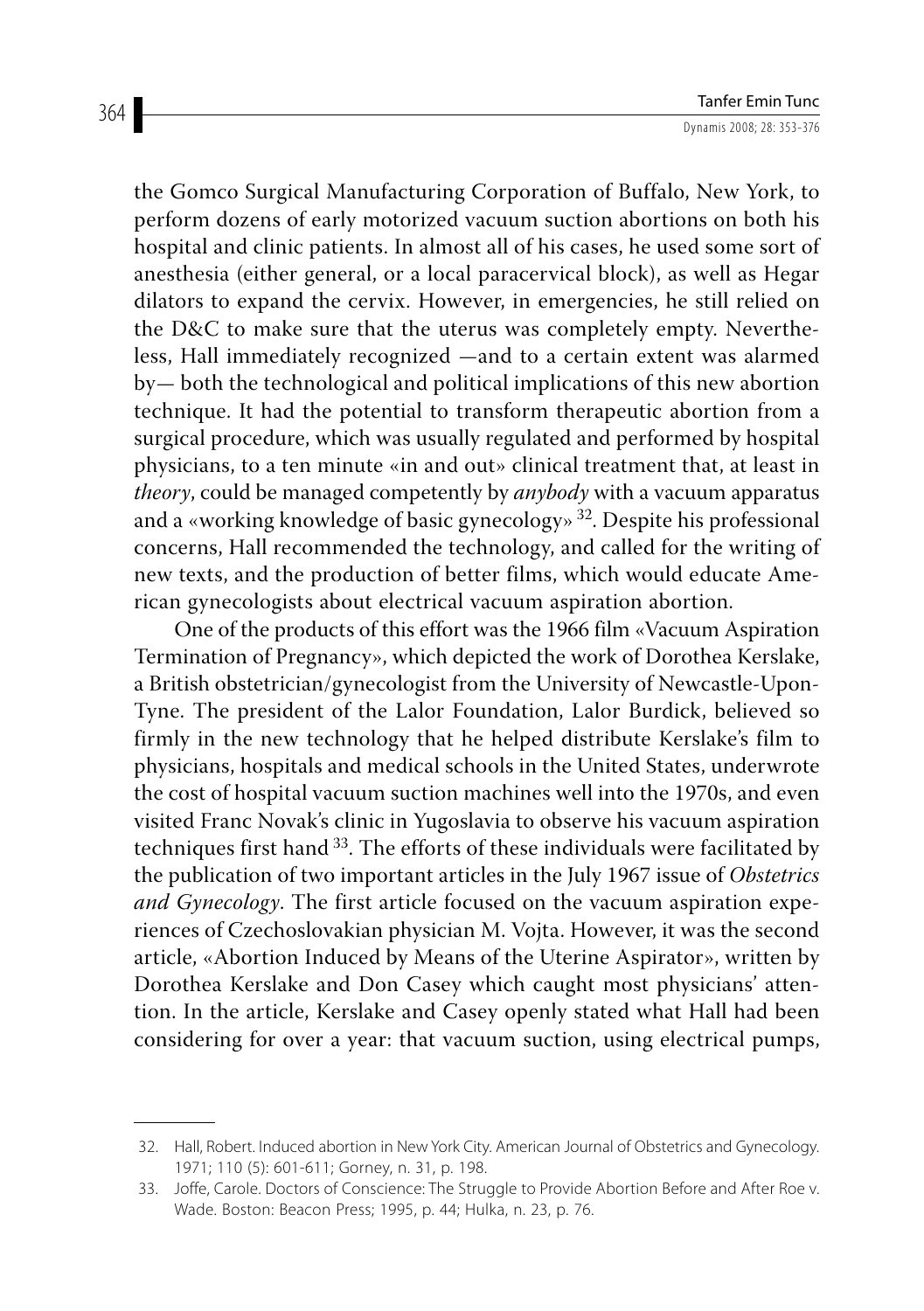suction curettes, and paracervical anesthesia to dull the pain associated with cervical dilation, should replace the D&C  $34$ .

Although by the late 1960s, a number of innovative American physicians (most of whom were politically active in the abortion movement) were already familiar with the electric vacuum suction apparatus, the ASA's November 1968 Hot Springs Conference is generally credited with introducing most American physicians to the «new» technology for the very first time. Guttmacher and Hall predicted that abortion would become legal in the United States, and believed that American physicians needed to learn how to provide vacuum suction abortions as soon as possible. To accomplish this goal, they, along with Lalor Burdick, persuaded Franc Novak to speak at the conference and share his vacuum suction experience with American physicians 35. In the middle of his mostly technical report, Novak delivered a remarkably elegant, and convincing, argument for the adoption of the innovative machine: «While a D&C gives the impression of a rude artisan's work, an abortion performed with suction gives the impression of a simple mechanical procedure». However, Novak's eloquence came with a stern, and later, significant, warning: «This operation should only be done by specialized gynecologists after additional training in this technique (…). It should only be done in good hospitals with anesthesia and additional care after the operation» 36. Thus he not only reinforced the notion that abortion (even when induced through simpler techniques) should be in the hands of fully-qualified professional physicians, but that specialists —perhaps even sub-specialists trained in abortion technology— should be the individuals terminating pregnancies.

#### **5. American physicians' reactions to vacuum aspiration**

Despite efforts to popularize the technique, American physicians' initial reactions to the new technology were mixed. Some physicians were reluctant to try it for both medical and political reasons. Feminists, such as

 <sup>34.</sup> Vojta, M. A critical view of vacuum aspiration: A new method for the termination of pregnancy. Obstetrics and Gynecology. 1967; 30 (1): 28-34; Kerslake, D; Casey, D. Vacuum aspiration. Obstetrics and Gynecology. 1967; 30 (1): 35-45.

 <sup>35.</sup> Hulka, n. 23, p. 76; Joffe, n. 33, p. 44.

 <sup>36.</sup> Novak, n. 30, p. 77, 81.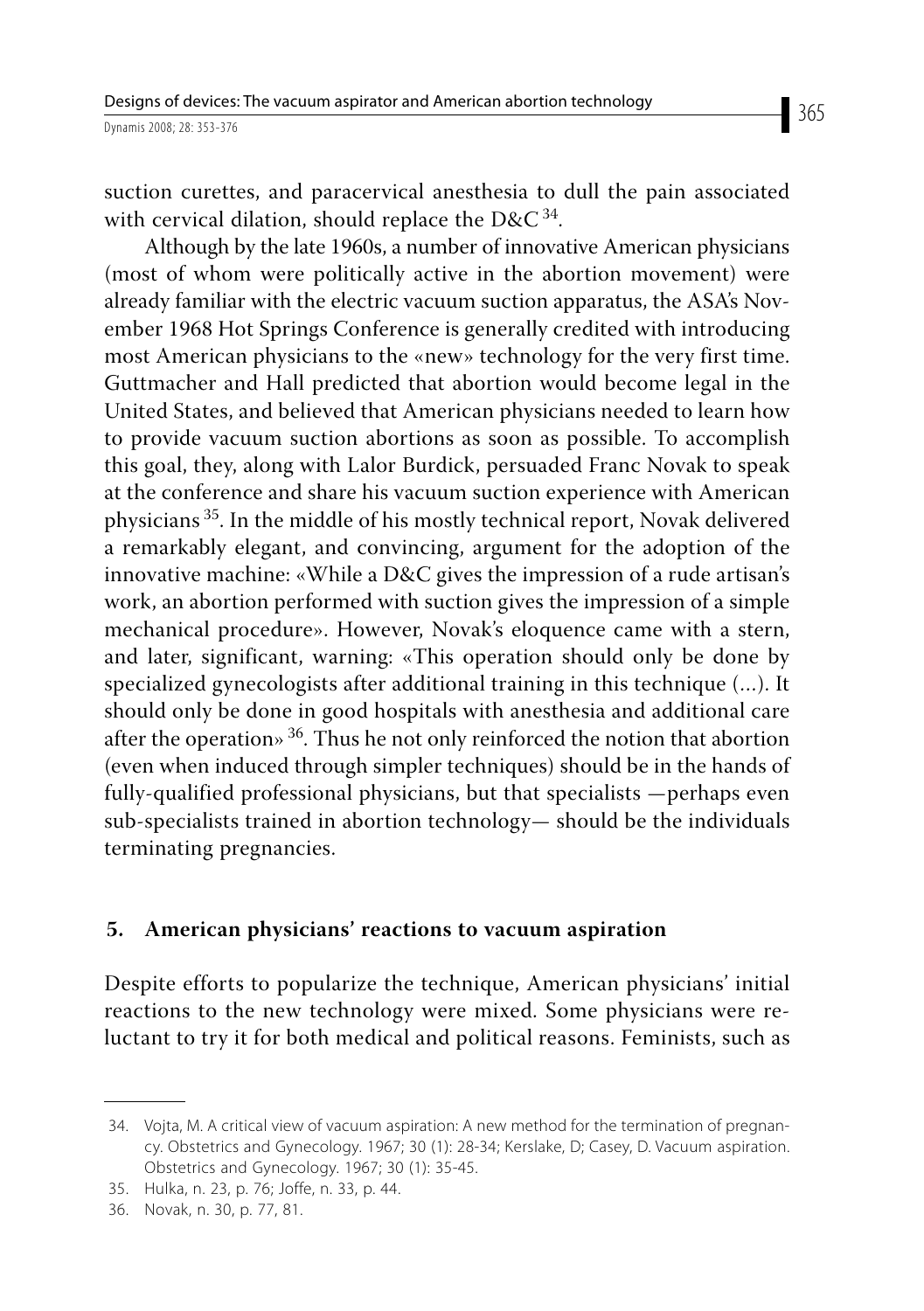Patricia Maginnis (who was also the president of the Society for Humane Abortion), were recommending the apparatus long before most American doctors had even heard of the technique. Physicians who were not involved in the abortion rights movement often regarded activist women with contempt and suspicion, and did not want to associate themselves, even technologically, with women who sought to destabilize the medical hierarchy by taking reproduction into their own hands. Other physicians, particularly those over fifty, who in medical school were told that the D&C was «the answer to all female complaints», were reluctant to learn a new technique so far along in their careers. Meanwhile, those working in secrecy either could not afford the machinery, or did not want to take the risk of working with equipment that could not be easily moved should a police raid occur 37.

Some physicians derived their negative opinions about electrical vacuum aspiration from personal experience. Minnesota physician Jane Hodgson disparaged the new apparatus: «Our first equipment was crude, noisy and even dangerous. The vacuum pressure was not measured. Some of the earliest equipment simply utilized the [powerful] wall suction in the operating room, which was designed for use with fluid-draining equipment during surgery» 38. As New York obstetrician/gynecologist William Rashbaum recalled, «the suction machine was a pump attached to a Dixie cup, with the top held on with rubber bands (…) there were a number of deaths from the suction machine. If connected incorrectly the machine would blow instead of suction, causing some patients to die of air embolus» 39. The technological skepticism of these physicians was understandable. In the late 1960s, there still existed two technical drawbacks to the apparatus: the unpredictable suction, and the rigid metal cannulas whose use, like the D&C, required a fair amount of skill on the part of the operator, since any mistake could result in uterine perforation, infection, and possibly death 40.

On the other hand, there were many physicians who were excited about the new technology. It drew enormous praise from physicians practicing in

 <sup>37.</sup> Benderly, Beryl L. Thinking About Abortion. Garden City, NY: The Dial Press; 1984, p. 90-91.

 <sup>38.</sup> Hodgson, n. 3, p. 235.

 <sup>39.</sup> Rashbaum, William K. In his own words. Physicians for Reproductive Choice and Health. [cited 19 Mar 2008]; p. 10-11. Available at: http://www.prch.org/assets/16\_inhisownwords

 <sup>40.</sup> Beck, Mildred B. et al. Abortion: A national public and mental health problem —past, present and proposed research. American Journal of Public Health. 1969; 59 (12): 2131-2143.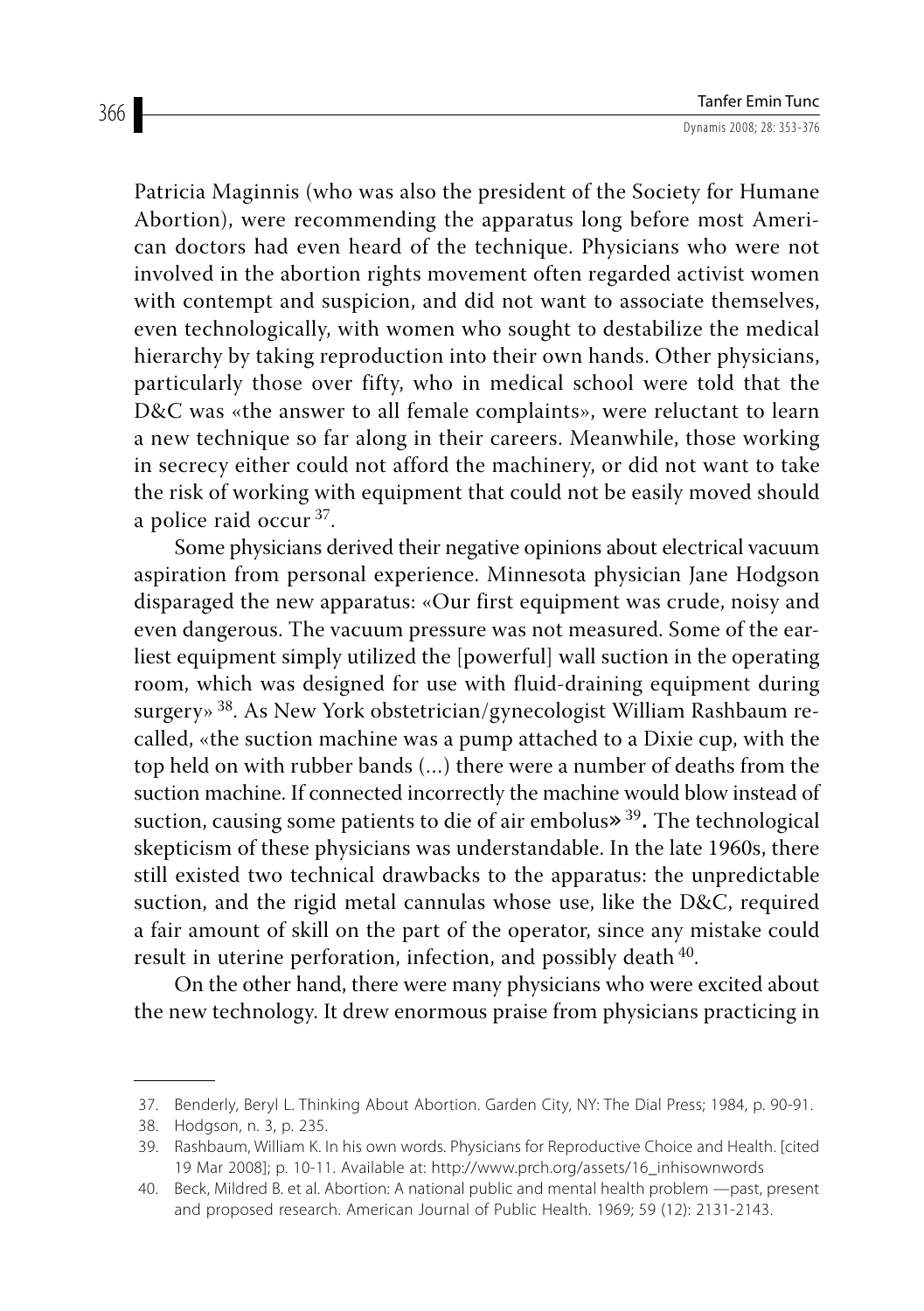large urban centers on the East and West Coasts, such as Barry Messinger and Daniel Fieldstone (pseudonym). Fieldstone completed his residency in obstetrics and gynecology (and presumably abortion training) at Mount Sinai Hospital, under the tutelage of Alan Guttmacher. He spent most of the 1950s and 1960s performing illegal abortions in New York, and was persuaded by his mentor to attend the 1968 Hot Springs Conference. The conference held both personal and professional significance for Fieldstone because it made him feel part of a legitimate community of «extralegal» abortion providers who were technological innovators in their own right. According to Fieldstone, «That meeting (…) really changed everything. It brought together (...) what was known then about techniques.' Like many of the physicians at the conference whose hospital-based abortion experience was limited to the D&C method, Fieldstone [instantly recognized the power of the] vacuum suction machine, which [seemed to be] a far safer method of early abortion. The suction was an eye opener, it was such a superior technique —it shocked us»  $41$ .

Messinger, a professor of obstetrics and gynecology at the University of California at San Francisco (UCSF) medical center, was also «very impressed with the ease and safety of the suction method». However, as an Israeli colleague reminded him, «you can do abortion this way…but you need to find a source of vacuum pumps»  $42$ . Because the technology was still in its early stages in the United States, the machinery was very difficult to obtain. While Hall and a few other early users of the electrical vacuum suction apparatus were able to either create their own implements, reconfigure devices purchased from American manufacturers to fit their needs, or import them from overseas from companies such as Rocket of London, Messinger knew that in order for the technology to replace the D&C in the United States, physicians would not only have to be convinced of its merits, but would also have to be able to purchase the equipment easily, and without great hassle or expense.

 <sup>41.</sup> Joffe, n. 33, p. 76.

 <sup>42.</sup> Joffe, n. 33, p. 131.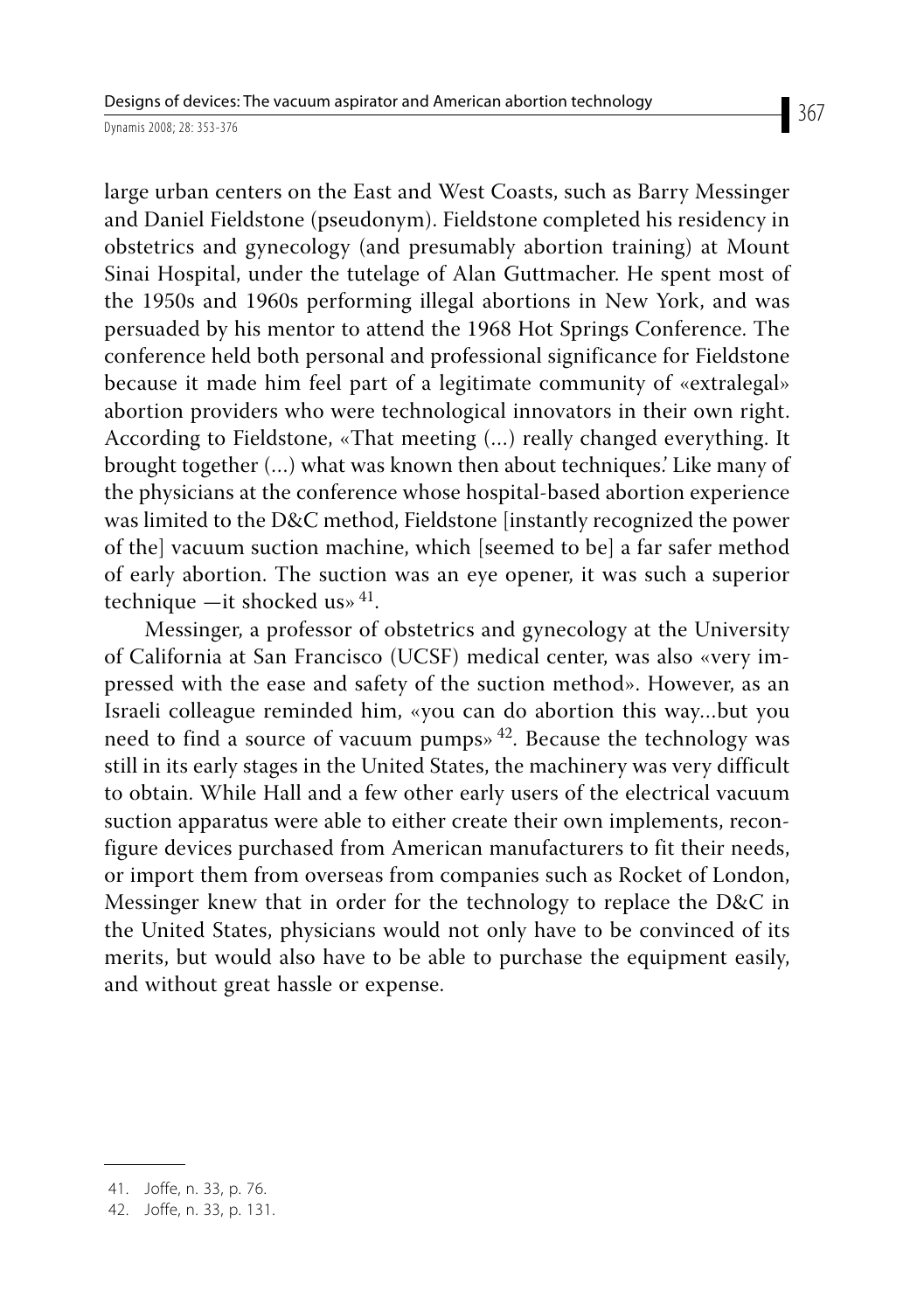## **6. Technological innovation, legalization, and the rise of vacuum suction abortion**

A number of obstetrics/gynecology faculty members at UCSF decided that creating an *American* electrical vacuum aspirator, which could then be mass-produced and mass-marketed to US physicians, was the most effective means of introducing the pregnancy termination technology to the medical profession. They asked an acquaintance, medical engineer and entrepreneur William Murr, to construct the prototype. After a trip to Tokyo to examine the equipment being used by Japanese abortion providers, Murr devised «a toaster sized, mechanical vacuum pump, improvised from a paint sprayer that was set to operate in reverse». The pump was outfitted with two glass collection bottles, and cannulas and tubing made of clear plastic (the plastic tubing was originally Kerslake's idea). Murr believed that this design —especially the plastic cannulas and tubing— would reduce uterine perforation, and make vacuum suction abortions safer by allowing the physician to observe the procedure as it happened. However, as UCSF obstetrician/gynecologist Alan Margolis observed, there were drawbacks to Murr's apparatus: «the cannulas, the open-ended tubes that entered the uterus, [were] so rigid and wide that he was afraid that if a doctor did perforate the uterine wall, the vacuum would immediately begin sucking up bowel». Murr readjusted the design, and with the financial backing of his newly-formed «Berkeley Bioengineering Company», released the first advertising brochure for the «VC-1» vacuum aspiration unit, which came with his trademarked narrow, plastic, rigid cannula, the «vacurette». The VC-1 began «selling, one at a time. [Murr] sent one machine to Denver, another to Philadelphia» 43. Dr. George I. Solish, from the King's County Hospital in Brooklyn, New York also became an early supporter of the Berkeley apparatus 44. Alan Margolis purchased a Berkeley aspirator for his UCSF Medical Center clinic, and began taking notes on the «safety and efficiency» of the abortion technology. According to Margolis, and Crosby Eaton, an

 <sup>43.</sup> Gorney, n. 31, p. 198-199.

 <sup>44.</sup> Solish, George I. Aspiration curette in the treatment of incomplete abortion. In: Sobrero, Aquiles J., ed. Advances in planned parenthood, vol. V. Amsterdam: Excerpta Medica Foundation; 1970, p. 213-218.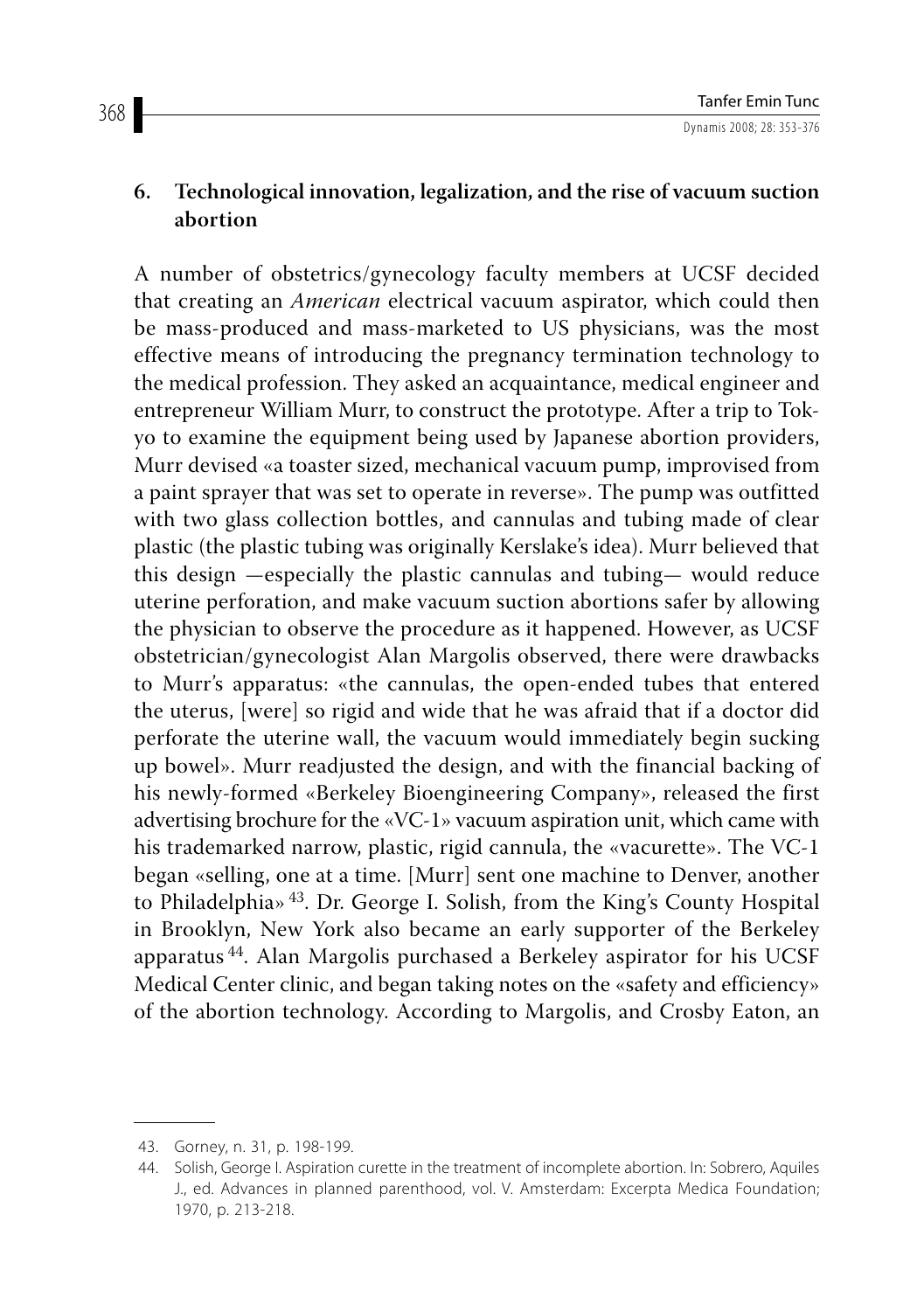obstetrician/gynecologist from the University of Michigan, using the VC-1 was «a lot easier  $(...)$  [and] obviously a much safer thing to do» 45.

When New York State's abortion laws were liberalized in 1970, obstetrician/gynecologist Dr. Bernard Nathanson, who had vowed to make abortion safe and legal, bought a Berkeley apparatus for his clinic, the Center for Reproductive and Sexual Health, which, at the time, was the largest legal abortion clinic in the western world  $46$ . Nathanson maintained that the Berkeley suction unit was inexpensive, and much cleaner, more reliable, and far more suitable for the new outpatient setting than the D&C. To prove it, his clinic performed hundreds of abortions with the apparatus  $47$ . As the success of Murr's machine spread, other aspirator manufacturers began to appear around the country (e.g., the Battelle Corporation of Seattle, C. M. Sorensen and Co. of Long Island City, New York, and Air-Shields, Inc. of Hatboro, Pennsylvania), and the technology entered mainstream medicine.

#### **7. The Karman cannula and the politics of abortion technology**

The entry of the electrical vacuum aspiration machine into the medical mainstream was clearly facilitated by the fact that abortion was being decriminalized on a state-by-state basis just as physicians such as Margolis and Nathanson were discovering the apparatus. However, it was also catalyzed by a second technological breakthrough: the Karman cannula. While Murr's transparent plastic cannulas were undoubtedly an improvement over Kerslake's solid metal cannulas, they still were therapeutically cumbersome: they required sterilization between each use, and could only be used with Murr's vacuum aspiration unit. Moreover, because of the width of Murr's cannula, physicians still had to dilate the cervix (which usually required local anesthesia), and the rigidity of the cannula continued to posed the risk (albeit reduced) of uterine perforation. The thin, *flexible*, disposable, inexpensive plastic Karman cannula, on the other hand, almost eliminated the perforation, dilation, and anesthesia associated with conventional va-

 <sup>45.</sup> Gorney, n. 31, p. 199; Eaton, Crosby. Uterine aspiration for evacuation of the pregnant uterus. Journal of the American Medical Association. 1969; 207 (1): 1887-1889.

 <sup>46.</sup> Nathanson, Bernard. Deeper into abortion. New England Journal of Medicine. 1974; 291 (22): 1189 -1190.

 <sup>47.</sup> Nathanson, Bernard. Suction curettage in early abortion. Modern Treatment. 1971: 64-71.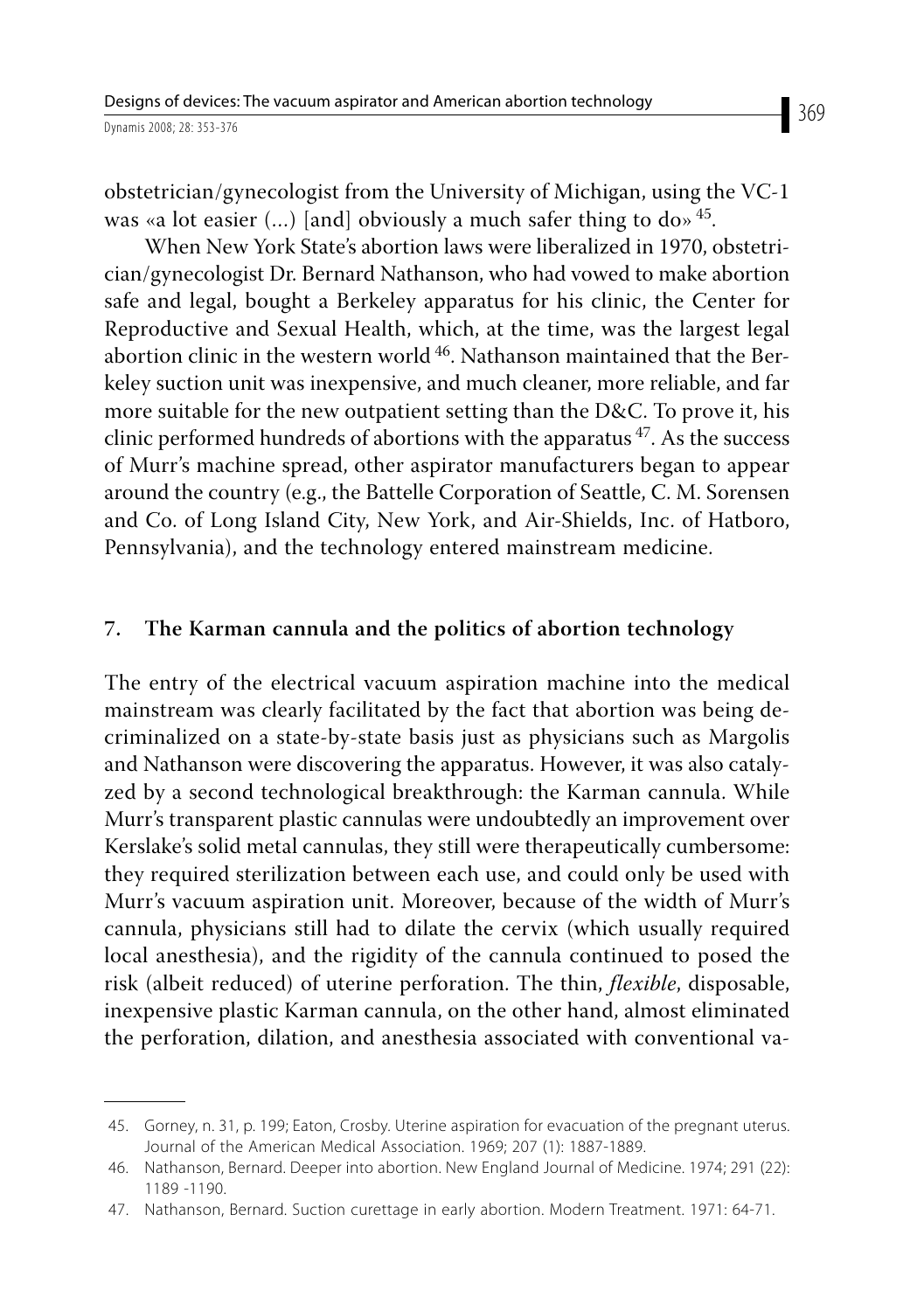cuum aspiration. In addition, because it could be used with any aspiration apparatus and then simply discarded, the Karman cannula also reduced sterilization costs and the risk of infection and cross-contamination between patients 48.

This new cannula was the invention of Harvey Karman, one of the most important —and controversial— figures in the history of twentiethcentury abortion technology 49. Karman is historically significant not only for his technological contributions (namely the Karman cannula, which led to the widespread acceptance of suction abortion, and to this day, remains the vacuum aspiration attachment of choice), but also for his political and professional confrontations with American physicians.

Karman first surfaced on the abortion scene in the 1950s, when he began performing illegal *lay* abortions in California. During one of his many prison stays in the early 1960s, he created the «Karman cannula», a device that, he believed, would eliminate the triple threat of electrical vacuum aspiration: uterine perforation, dilation and anesthetization of the cervix, and blockage of the cannula during suction. Following his release from prison, Karman immediately sought to establish connections within the medical community: «I got some of the doctors [I knew] to give me the [fetal] tissue they had removed with the curette, and I tried aspirating it through different diameters to see just how big a diameter was required» 50. Once Karman realized that it was possible to aspirate a twelveweek-old fetus (the upper gestational limit of vacuum aspiration) through a very narrow tube without cervical dilation, anesthesia, analgesics, or even antibiotics, he knew that the next step was to rethink the design and composition of the cannula. He settled on a transparent, flexible, tubular polyethylene suction curette that, unlike the other hollowed-out, rigid metal and plastic curettes that had preceded it (such as those designed by Rock, Novak, Kerslake, Murr and Rocket of London), was bendable. This made abortions safer by reducing the likelihood of uterine perforation, and

 <sup>48.</sup> Goldsmith, Sadja; Margolis, Alan. Aspiration abortion without cervical dilation. American Journal of Obstetrics and Gynecology. 1971; 110 (4): 580-582.

 <sup>49.</sup> Tunc, Tanfer Emin. Harvey Karman and the super coil fiasco: A forgotten episode in the history of abortion technology. European Journal of Contraception and Reproductive Health Care. 2008; 13 (1): 4-8.

 <sup>50.</sup> Interview with controversial Harvey Karman: A pioneer in modern birth control. Environmental Quality Monthly. 1973: 48; Dor, Jan Ben. Karman as hero: Abortion innovator exhibits sexism. Herself. 1973; 2 (5): 1.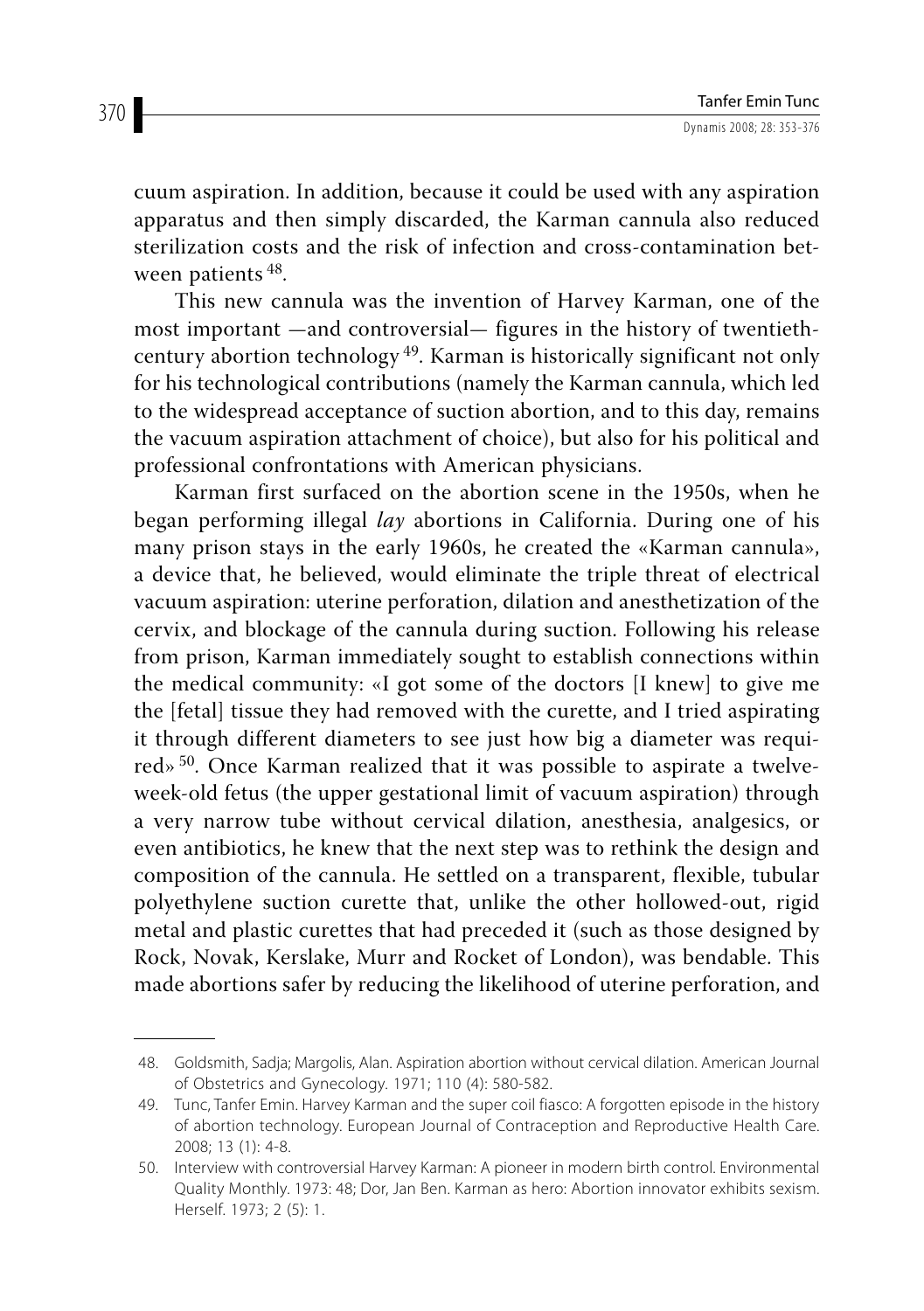increasing the ease with which operators could manipulate the cannula. Its transparency provided more visual control, and its two elongated, lateral apertures, which were located at the tip of the cannula, remained open and did not fill with fetal matter 51.

Karman knew he had a very important technological breakthrough in his hands, but did not know how to publicize it. He began by performing clinical tests with a rather skeptical doctor: «I persuaded the doctor to use the cannula as a probe to measure the position and depth of the uterus while I was applying vacuum pressure. Then he proceeded to perform a conventional D&C and was quite surprised to find there was no tissue left». At this point Karman realized the true power of his cannula —it rendered obsolete the over forty instruments used during a typical D&C— and started spreading the word with help from graduate students from his alma mater UCLA, where he had earned a Masters Degree in Theatre Arts. When that approach did not work, he created his own television commercial, advertising free Karman cannula vacuum aspiration abortions. In 1969 he was arrested yet again, but this time, he became an overnight celebrity <sup>52</sup>.

The controversy surrounding Karman began when he was released from prison and, despite his lack of medical credentials, started referring to himself as «Dr.» Karman<sup>53</sup>. However, this did not deter some members of the mainstream American medical community from embracing Karman and his cannula. Karman gained the support of UCSF obstetrics and gynecology faculty members, including Alan Margolis and Sadja Goldsmith, both of whom were well-known figures in mainstream medicine, especially in abortion circles 54. The physicians were enthralled by Karman's cannula, and like its innovator, believed that it had the potential to revolutionize abortion therapeutics. Margolis and Goldsmith immediately began promoting the cannula, even co-authoring an article about the apparatus for the *American Journal of Obstetrics and Gynecology* 55*.*

 <sup>51.</sup> Wohl, Lisa. The Harvey Karman controversy. Ms. Sept 1975: 61-63.

 <sup>52.</sup> Dor, n. 50, p. 1; Two minute abortion is here —are we ready? Medical World News. 12 May 1972: 15-17; Wohl, n. 51, p. 61-63.

 <sup>53.</sup> Hirsch, Jeanne. Harvey Karman. The Monthly Extract. 1973; 2 (4): 4; Dor, Jan Ben. Harvey Karman: Another vacuum cleaner salesman? Herself. 1973; 2: 9; Nathanson, Bernard. Aborting America. Garden City, New York: Doubleday; 1979, p. 91.

 <sup>54.</sup> Joffe, n. 33, p. 131.

 <sup>55.</sup> Goldsmith, Sadja; Margolis, Alan. Aspiration abortion without cervical dilation. American Journal of Obstetrics and Gynecology. 1971; 110 (4): 580-582.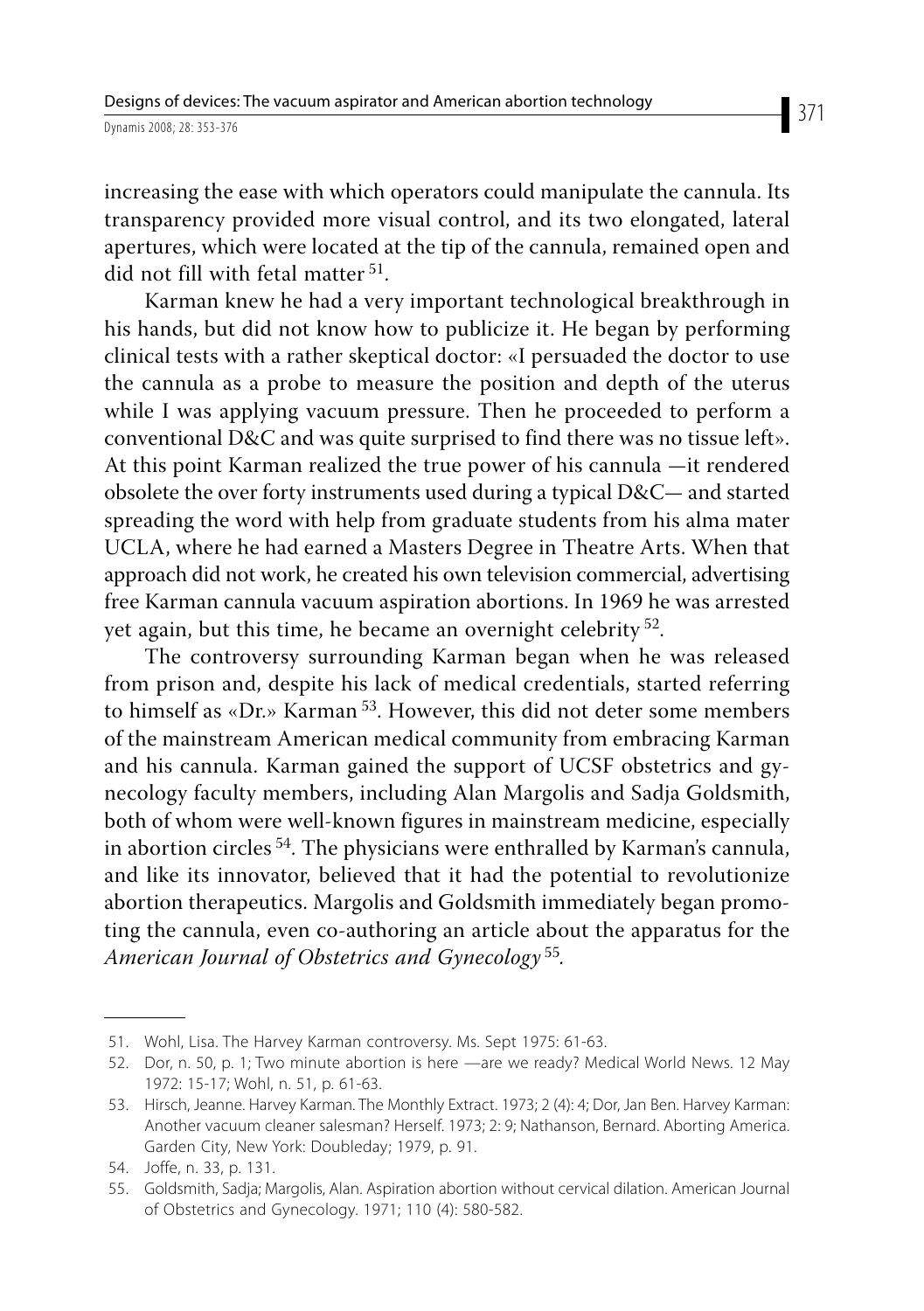Initially, not all physicians were as excited about Karman, or his cannula, as Margolis and Goldsmith. One Ann Arbor, Michigan obstetrician/ gynecologist was particularly troubled by Karman's checkered past as an illegal abortion provider. However, he reluctantly decided «to let sleeping dogs lie [and focus on] the fact that he [exhibited] a long standing concern with students [and] with improving abortion». Abortion-providing physician-activist Bernard Nathanson approved of Karman's hostility towards the conservative medical establishment, but was troubled by his attitude, which for Nathanson personified the worst aspects of the illegal, nonphysician abortion provider. The fact that Karman directly challenged the entire medical profession by encouraging paramedical professionals, who were not doctors, to perform vacuum suction abortions, and relished being called «Dr.» Karman, even though he did not possess a medical degree, only served to reinforce this notion 56. Nathanson was also very critical of Karman's *therapeutic* claims. Nathanson believed that it *was* possible to perforate the uterus with the cannula, which, in his opinion, was merely a hollow flexible tube that resembled a bent «straw». He was convinced that Karman's claims were «inaccurate and irresponsible»: the cannula was too narrow to allow fetal material to pass through it as its creator claimed, and too wide to eliminate dilation and anesthesia, especially in women who were pregnant for the first time <sup>57</sup>.

## **8. Conclusion: The Karman revolution**

Despite the controversy that surrounded his methods and qualifications, in the end, Karman was hailed a medical innovator. He even earned the respect of abortion researcher Dr. Christopher Tietze who declared Karman's electrical vacuum suction abortion technique a «revelation and a revolution» 58. Thus for many, electrical vacuum aspiration using the Karman cannula was a technological miracle that fit perfectly into the social, political, medical, economic and legal contexts of abortion during the early

 <sup>56.</sup> Dor, n. 53, p. 9; Nathanson, n. 53, p. 85–92; Karman, Harvey. The paramedic abortionist. Clinical Obstetrics and Gynecology. 1972; 15 (2): 379-387.

 <sup>57.</sup> Nathanson, n. 53, p. 86-87.

 <sup>58.</sup> Hirsch, n. 53, p. 4; Wohl, n. 51, p. 63.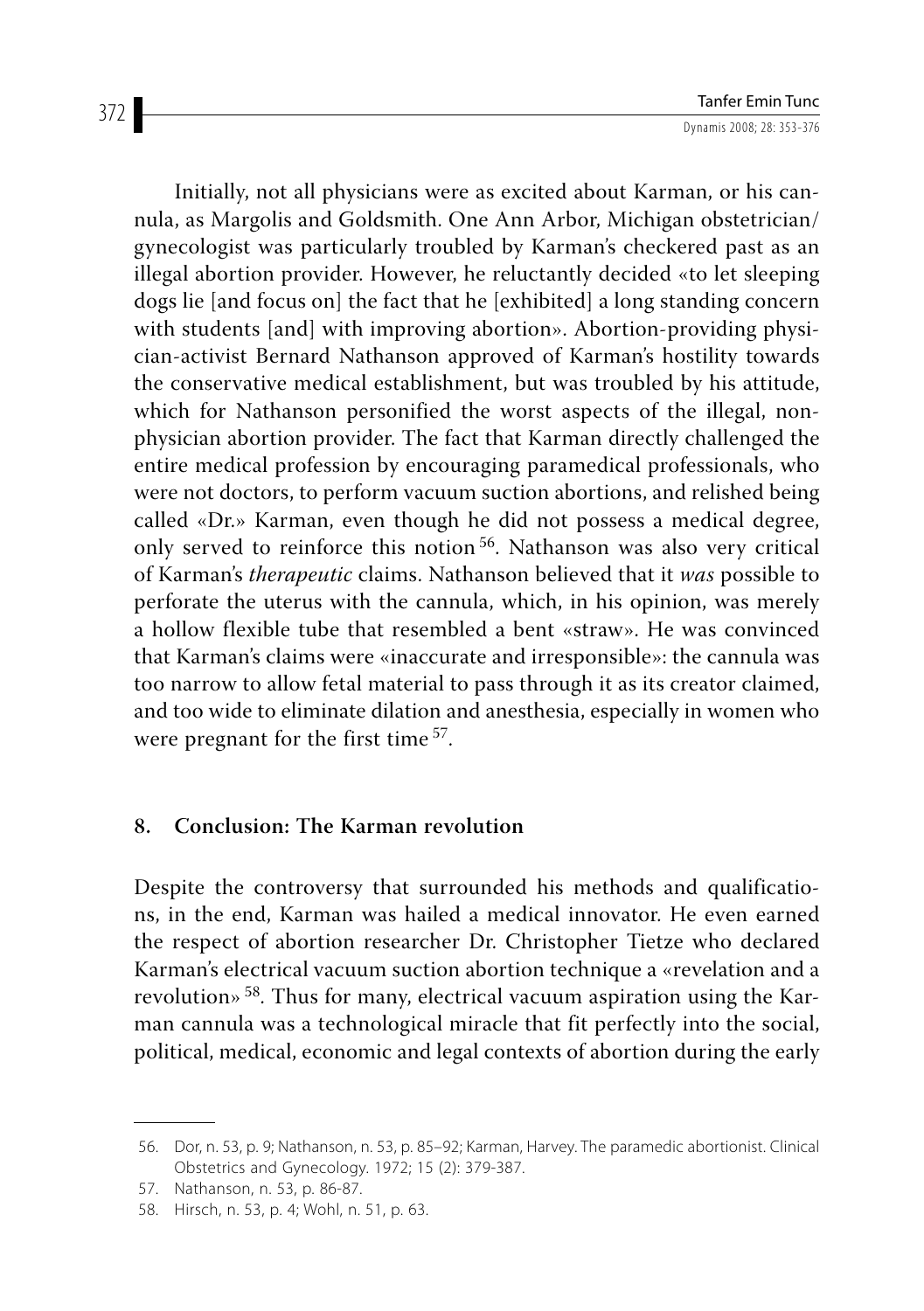1970s. Abortion was gradually decriminalizing in the United States, and the outpatient abortion clinic system was rapidly establishing itself in major urban centers to meet the increasing demand for pregnancy termination. As the rigid hospital therapeutic abortion system crumbled, physicians became inspired to perform abortions openly and freely 59. However, the metal cannulas, vacuum pumps, dilators, curettes, specula, anesthetics and painkilling drugs that had been used during the 1960s were labor and cost intensive to obtain and maintain (when abortion was legalized in New York in 1970, a committee estimated that each clinic would require \$250,000 worth of abortion equipment in order to function). Hospitals could afford such expenses; these burgeoning abortion clinics could not. Consequently, a different technological system was called for —one which relied on disposable equipment, and did not require expensive sterilization and costly pharmaceuticals. Electrical vacuum aspiration using the Karman cannula, disposable curettes, specula, and surgical linens, provided this revolutionary system <sup>60</sup>.

This new technological system not only proved that pregnancy termination could be fast, safe, cheap, efficient, clean and uncomplicated, but also created a market which helped maintain the abortion industry. With the disposability of abortion equipment came the cycle of production, purchase, and consumption. This kept the corporations that produced this specific type of medical equipment —such as Battelle, Rocket, and Berkeley Bioengineering— profitable. However, this system, as lucrative and competitive as it was, also provided the physicians who ran the abortion clinics with the opportunity to create their own identity —one which was not only technologically and professionally distinct (it could not be associated with the older generation of physicians who supported the D&C, and the medically and politically flawed therapeutic abortion system), but one that

 <sup>59.</sup> Branch, Benjamin. Outpatient termination of pregnancy. In: Potts, Malcolm, ed. New Concepts in Contraception. Baltimore: University Park Press; 1972, p. 175–199; Alan Guttmacher Institute, Abortion 1976-1977: Needs and services in the United States. New York: Alan Guttmacher Institute; 1979, p. 44.

 <sup>60.</sup> Abortion in New York. Time. 7 Sept 1970: 48; Tyler, Carl. The logistics of abortion services in the absence of restrictive criminal legislation in the United States. American Journal of Public Health. 1971; 61: 497-499; Joffe, n. 33, p. 141.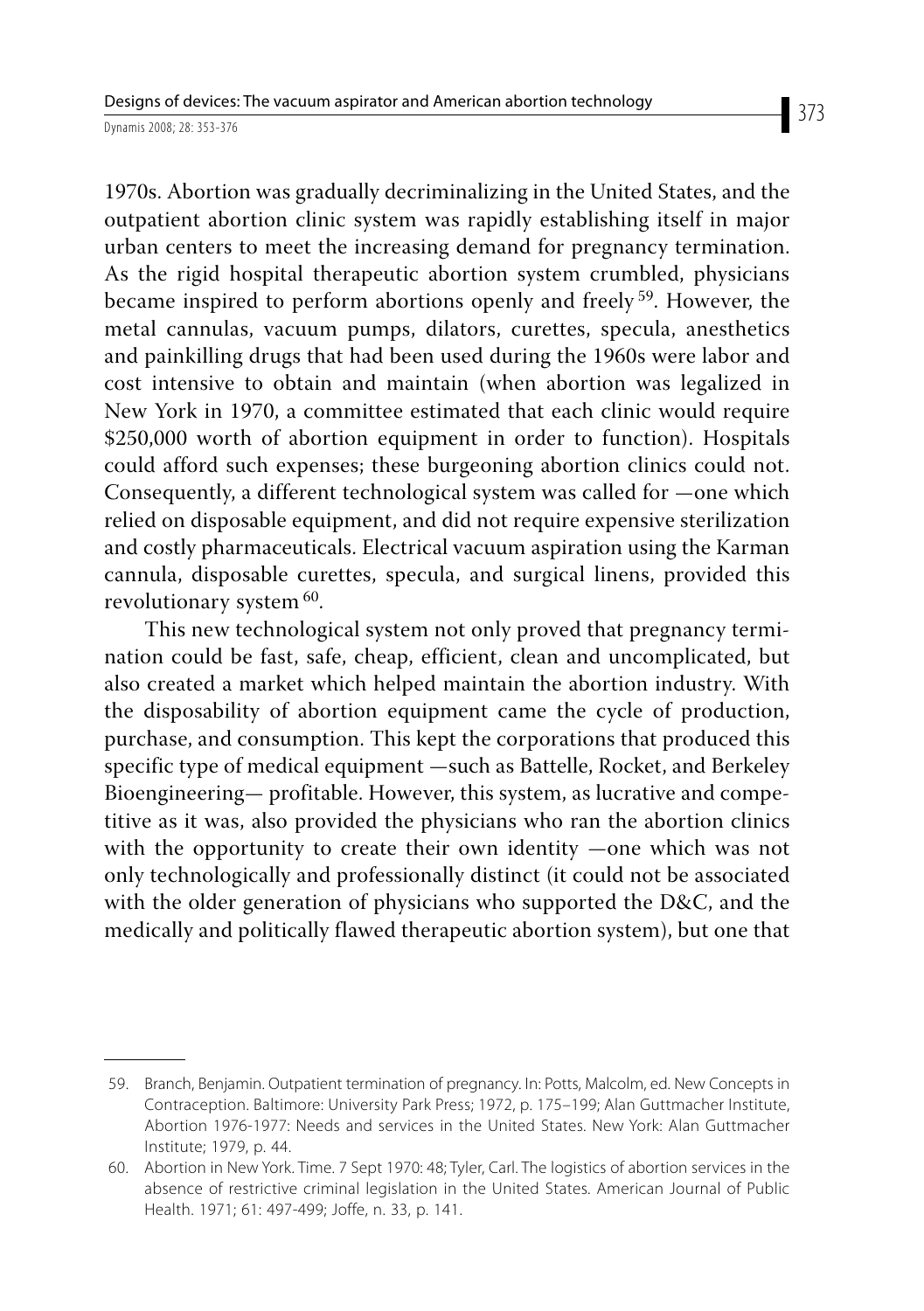also meshed perfectly with the new consumer-oriented medicine that was emerging during the early 1970s<sup>61</sup>.

Gradually, many abortion providers began to agree that the Karman cannula *was* the best vacuum attachment on the market. Some physicians, such as Richard M. Soderstrom, even tried to persuade colleagues to discontinue their use of Karman's competitors, which included the Swedishdesigned Vabra aspirator (manufactured by Cooper Laboratories Inc., of Wayne, New Jersey), the Berkeley vacurette, and the Novak curette. In his opinion, all of these «outdated models» had «insufficient suction ports to guarantee [the] satisfactory evacuation of [the] uterine contents», and could actually «shear the endometrial lining when used in a rotational manner» 62. Other physicians went as far as arranging entire conferences around Karman's cannula, which was attracting more and more users. Probably the most significant conference of this genre was the Symposium on Clinic and Office Abortion Procedures, held in Madison, Wisconsin, on October 23, 1971. Organized by Dr. Thomas M. Hart and the SHA, and attended by forty two physicians, the conference essentially served as a forum where early participants in vacuum aspiration, such as Goldsmith, Margolis, and Karman associate Dr. John Gwynne, could discuss their clinical experiences with the new apparatus.

The symposium's focus was on the impact that the Karman cannula was making in the realm of abortion technology, and was essentially one congratulatory speech after another. While most presentations attempted to incorporate the clinical applications of the apparatus, others were blatantly designed to praise Karman, who was in attendance. Washington State abortion provider, Dr. A. Frans Koome, was probably the most enthusiastic Karman supporter, thanking the innovator «for the cannula he designed: a lot of women owe a great deal to this little thing and to the brain that developed it». The symposium proceeded without incident until a heated debate erupted between Gwynne and Berkeley Bioengineering representative John Lang. Gwynne began the discussion by criticizing the Berkeley apparatus as being impractical, expensive, and dangerous (i.e., its rigid vacurette could

 <sup>61.</sup> Wassertheil-Smoller, Sylvia M. et al. New York State obstetricians and the new abortion laws: Physician experience with abortion techniques. American Journal of Obstetrics and Gynecology. 1972; 113: 979-986.

 <sup>62.</sup> Soderstrom, R. M. Menstrual regulation technology. In: Zatuchni, Gerald, ed. Pregnancy Termination. Cambridge, MA: Harper and Row Publishers; 1978, p. 62.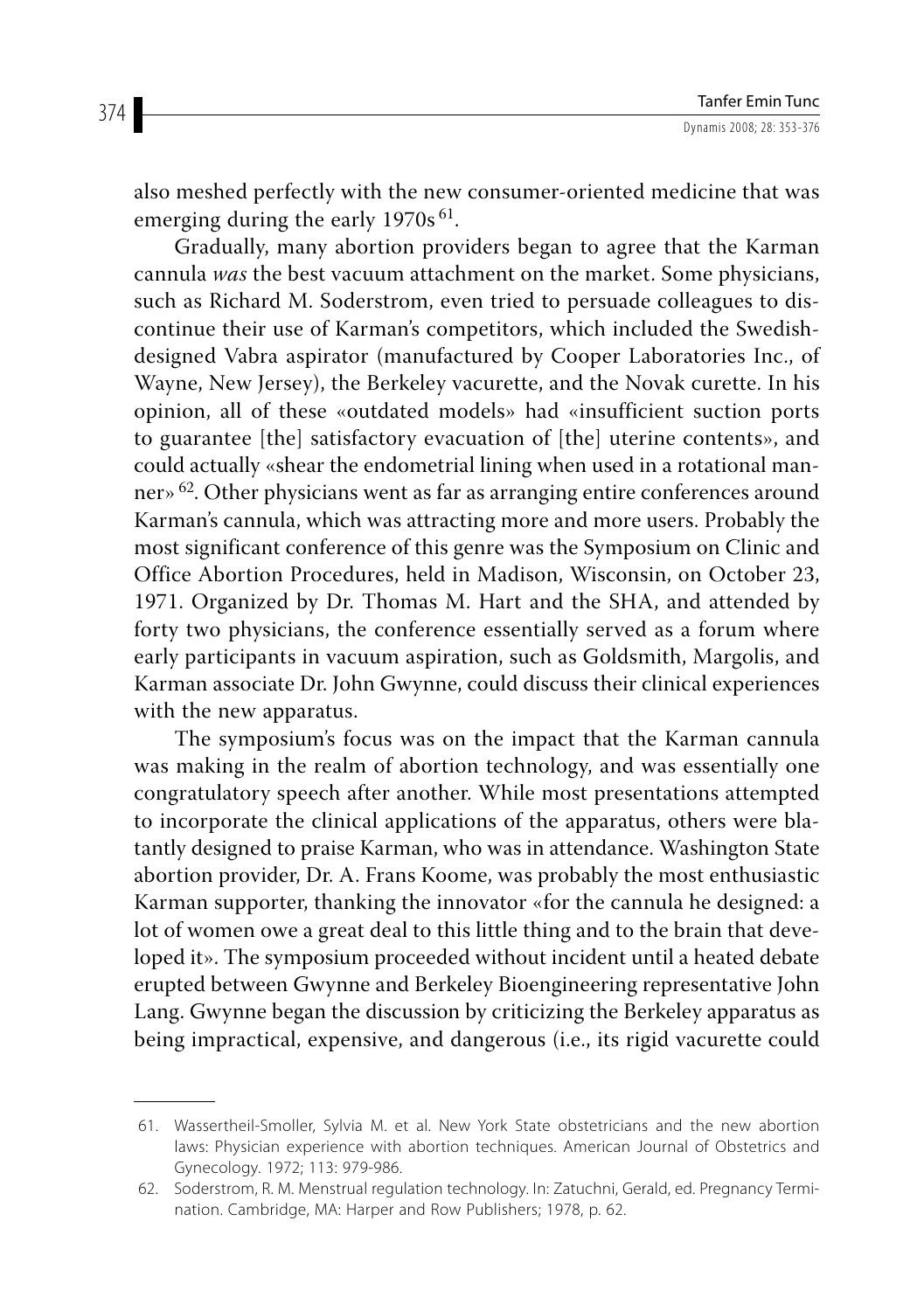perforate the uterus, and cause cervical trauma). The debate escalated when the physician began a personal attack on Lang: «I want you to know that I'm going to be one of your competitors (…) I've been forced to build my own machines. The second one was easy and the third was easier. Is your price going down a little now? (applause) $\frac{63}{8}$ .

Gwynne's comment was particularly significant because it articulated many of his colleagues' personal and political experiences with abortion technology. Discontent with the D&C, and enthusiastic about its alternative, vacuum aspiration, this generation of physicians dared to cross therapeutic boundaries by adopting a new procedure, only to find it as medically, economically, and commercially flawed as its predecessor. Using their intuition and entrepreneurial skills, they reconfigured, and in some cases (such as Gwynne's), even created generic pregnancy termination technologies to complement their clinical situations. In doing so, they illustrated that technology is both reactive and interactive: it is not merely a product of technological innovators, but also the result of its social, political, economic and legal contexts. The cycle of competition and innovation in which they engaged ultimately resulted in safer, cheaper, and more efficient abortion technologies. These technologies not only benefited the physicians themselves (by driving out challengers, improving therapeutic outcomes, and increasing their authority over the procedure), but also the women they were treating, who could now obtain abortions without many of the medical (and eventually legal) concerns that had plagued pregnancy termination in the past.

By the end of the conference, it was clear that the reign of the D&C had finally come to an end. Clinical research studies conducted by respected organizations such as Tietze's Joint Program for the Study of Abortion, and the National Institutes of Health, were calling for the adoption of electrical vacuum suction abortion, using the Karman cannula, as «standard medical practice» 64. When Nathanson, Beric, and the medical director of the

 <sup>63.</sup> Hart, Thomas, ed. Abortion in the Clinic and Office Setting. Long Beach, CA: Society for Humane Abortion; 1972, p. 20-21, 27.

 <sup>64.</sup> Tietze, C.; Lewit, S. Joint program for the study of abortion: Early medical complications of legal abortion. Studies in Family Planning. 1972; 3 (6): 97-124; Novak, F. Comparison of the medical effects of induced abortion by two methods: Curettage and vacuum aspiration. Bethesda: National Institutes of Health, Center for Population Research. 1971; Margolis, A.J.; Overstreet, E.W. Legal abortion without hospitalization. Obstetrics and Gynecology. 1970; 36 (3): 479-481.